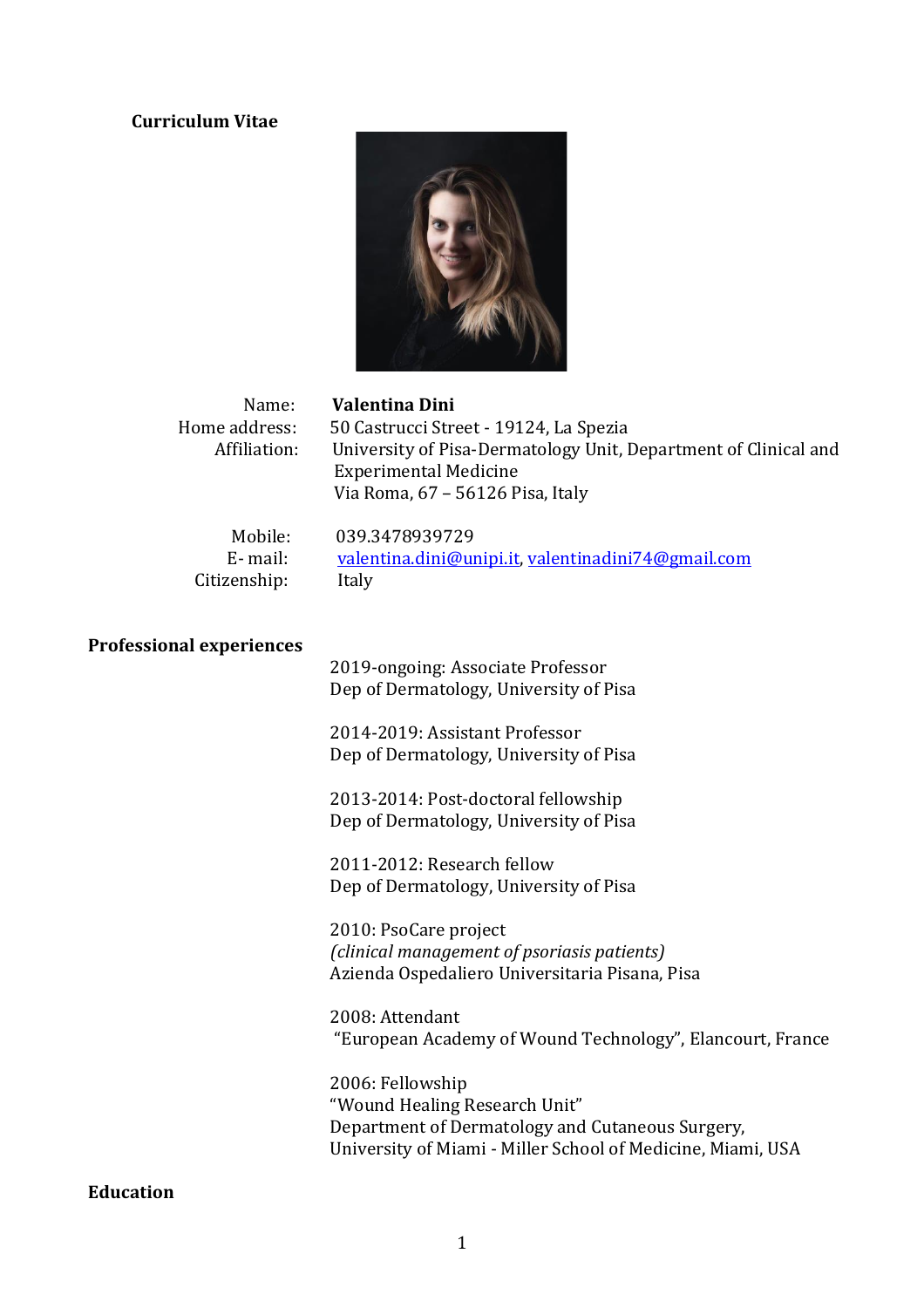|                                      | PhD degree in Immunology and Biotechnology of<br>Transplantation<br>2006-2009<br>University of Pisa<br>Residency in Dermatology and Venereology<br>2002-2005<br><b>University of Pisa</b><br>Medical degree<br>1993-2000<br><b>University of Pisa</b>                                                                                                                                                                                                                                                                                                                                                       |
|--------------------------------------|-------------------------------------------------------------------------------------------------------------------------------------------------------------------------------------------------------------------------------------------------------------------------------------------------------------------------------------------------------------------------------------------------------------------------------------------------------------------------------------------------------------------------------------------------------------------------------------------------------------|
| <b>Academic teaching</b><br>activity | University of Pisa, School of Medicine, 3rd year students<br>University of Torino, School of Medicine, Master degree<br>students<br>International School of Tissue Repair (SIRTES), Faculty<br>University of Pisa, School of medicine, Master degree students.                                                                                                                                                                                                                                                                                                                                              |
| <b>Foreign language</b>              | English: Level II B                                                                                                                                                                                                                                                                                                                                                                                                                                                                                                                                                                                         |
| <b>International awards</b>          | 2010: Wounds Annual Young Investigator Award, Orlando,<br><b>USA</b><br>2010: 2° place at the Oral Abstract Award, Orlando, USA<br>'Immunohistochemical evaluation of venous leg ulcers before<br>and after negative pressure therapy'<br>2014: Young Investigator Award Orlando, USA<br>'Correlation between durometer readings and 20 MHz<br>ultrasound Images in chronic lipodermatosclerosis'<br>2014: Journal of Wound Care Award, Manchester, UK 'Wound<br>assessment and diagnostics'<br>2015: Rising Star at the 23rd World Congress of Dermatology -<br>Wound Healing Symposium, Vancouver, Canada |
| <b>Main conferences</b>              | Since 2005 she is involved as speaker/first author or co<br>author in numerous National and International conferences.<br>As invited speaker:<br>3rd World Union of Wound Healing Societies Meeting<br>Toronto, Canada, June 4-8, 2008<br>5 <sup>th</sup> European Tissue Repair Society- WHS Joint meeting,<br>$\bullet$<br>Limoges, France August 25-29, 2009<br>68th American Academy of Dermatology Annual Meeting,<br>$\bullet$<br>Miami Beach, 2010<br>70th American Academy of Dermatology Annual Meeting,<br>San Diego, 2012                                                                        |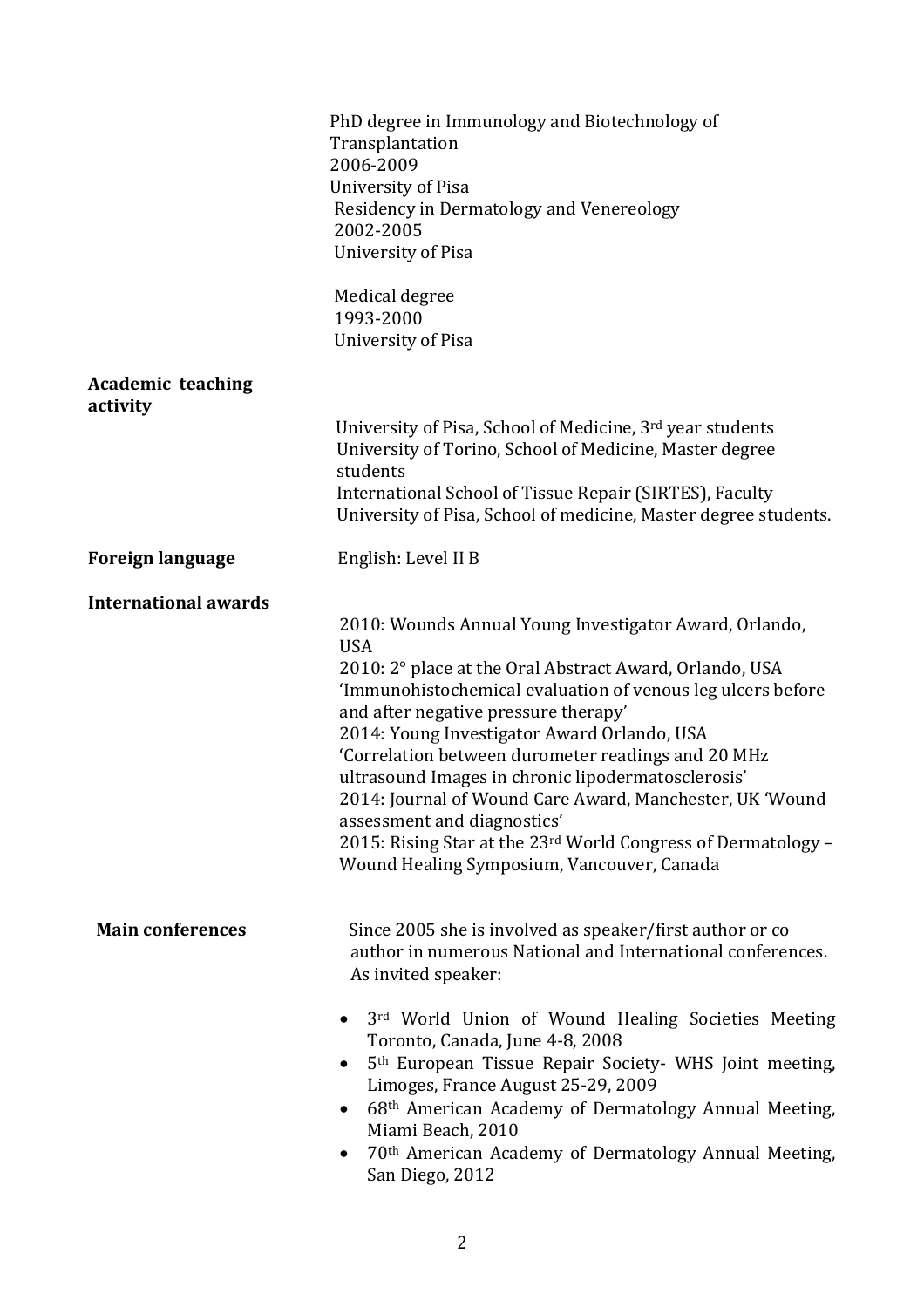- 4th World Union of Wound Healing Societies Meeting Yokohama, Japan, 2012
- 22<sup>nd</sup> European Academy of Dermatology and Venereology, Istanbul, Turkey, 2013
- EWMA Annual Meeting from 2008 to 2013
- Middle East Wound and Scar Meeting, Dubai, 2014
- 24th EADV European Academy of Dermatology, Copenhagen, 2015
- 7th Annual Abu Dhabi Wound Care Conference, Abu Dhabi (UAE), 2016
- 5th WUWHS Congress World Union of Wound Healing Societies, Florence (Italy), 2016

From 2006 to date, member of the Scientific Committee of the Annual Symposium "International Dermatologic Galilei Symposium", Pisa, Italy

## **Scientific Activity**

### **Since 2006 she is author of no. 90 publications:**

no. 68 on International Journal Papers

- no. 15 congress abstracts on peer reviewed papers
- no. 7 International Book chapters

#### **Active member of the following Scientific Associations:**

- AIUC Associazione Italiana Ulcere Cutanee, Italy
- European Wound Management Association (EWMA)
- European Society of Dermatological Research (ESDR)
- SIDeMaST Società Italiana Dermatologia e Malattie Sessualmente Trasmesse, Italy
- EADV European Association of Dermatology and Venereology
- EHSF European Hidradenitis Suppurativa Foundation
- President of the International School of Tissue Repair-SIRTES, Italy
- Member of the Executive Board of World Union of Wound Healing Societies (WUWHS)
- President of International Society of Cutaneous Ultrasound (ISCU)

#### *Pubblications on Pubmed*

*Scopus H Index:* 18 *No. of quotes on Scopus ( January 2021) :* 927 Citations by 793 documents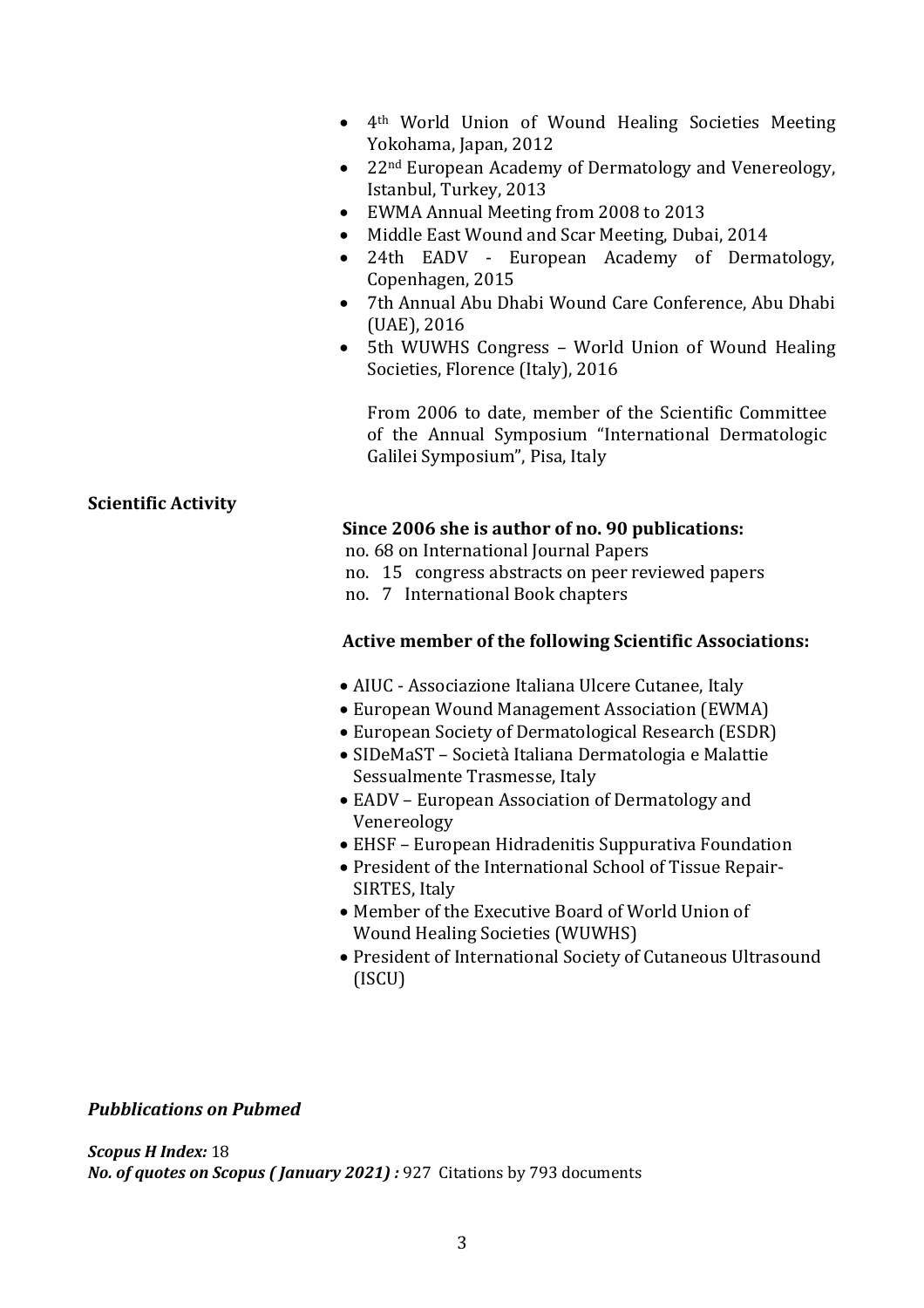- 1. Gisondi P., Talamonti M., Chiricozzi A., Piaserico S., Amerio P., Balato A., Bardazzi F., Calzavara Pinton P., Campanati A., Cattaneo A., Dapavo P., De Simone C., **Dini V**., Fargnoli M.C., Flori M.L., Galluzzo M., Guarnieri C., Lasagni C., Loconsole F., Lo Schiavo A., Malagoli P., Malara G., Mercuri S.R., Musumeci M.L., Naldi L., Papini M., Parodi A., Potenza C., Prignano F., Rongioletti F., Stingeni L., Tiberio R., Venturini M., Bianchi L., Costanzo A., Cusano F., Girolomoni G., Offidani A.M., Peris K. *Treat-to-Target Approach for the Management of Patients with Moderate-to-Severe Plaque Psoriasis: Consensus Recommendations.* Dermatology and therapy. **2021** Jan 11. Doi: 10.1007/s13555-020- 00475-8.
- 2. Esposito G., Anello P., Ampollini M., Bortolin E., De Angelis C., D'Imperio G., **Dini V**., Nuccetelli C., Quattrini M.C., Tomei C., Ianni A., Balata M., Carinci G., Chiti M., Frasciello O., Cenci G., Cipressa F., De Gregorio A., Porrazzo A., Tabcocchini M.A., Satta L., Morciano P. *Underground Radiobiology: A Perspective at Gran Sasso National Laboratory.* Frontiers in public health. **2020** Dec 7; 8 :611146. Doi: 10.3389/fpubh.2020.611146.
- 3. Marzano A.V., Moltrasio C., Genovese G., Muratori S., Dapavo P., Fabbrocini G., Patrizi A., Sechi A., Micali G., Pellegrino M., Gisondi P., **Dini V**., Bianchi L., Fania L:, Offidani A., Prignano F., Atzori L., Miraglia E., Cannavò S.P., Bettoli V., Stingeni L., Balestri R., Venturini M., Peris K. *Hidradenitis suppurativa and adalimumab in the COVID-19 era.*  European journal of dermatology:EJD**. 2020** Dec 18. Doi: 10.1684/ejd.2020.3927. Online ahead of print.
- 4. Janowska A., Romanelli M., Oranges T., Davini G., Iannone M., **Dini V***. Prognostic Indicators of Wound Healing in Atypical Wounds: A Case Series.* The international journal of lower extremity wounds. **2020** Nov 11; 1534734620970292, doi: 10.1177/1534734620970292. Online ahead of print.
- 5. Cazzaniga S., Pezzolo E., Bettoli V., Abeni D., Marzano A.V., Patrizi A., Atzori L., Fabbrocini G., Offidani A., Lasagni C.**, Dini V.**, Caproni M., Cannavò S.P., Naldi L. *Characterization of Hidradenitis Suppurativa Phenotypes: A Multidimensional Latent Class Analysis of the National Italian Registry IRHIS.* The Journal of investigative dermatology. **2020** Oct 21, S0022-202X(20)32184-9. Doi: 10.1016/j.jid.2020.08.032.
- 6. Ferro F., Izzetti R., Vitali S., Arignhieri G., Fonzetto S., Donati V., **Dini V**., Mosca M., Gabriele M., Caramella D., Baldini C. *Ultra-high frequency ultrasonography of labial glands is a highly sensitive tool for the diagnosis of Sjögren's syndrome: a preliminary study.* Clinical and experimental rheumatology. **2020** Jul-Aug; Suppl 126(4): 210-215. Epub 2020 Oct 23.
- 7. Janowska A., Papa G., Romanelli M., Davini G., Oranges T., Stocco C., Arnez A.M., **Dini V**. *5% Lidocaine Hydrochloride Cream for Wound Pain Relief: A Multicentre Observational Study.* Journal of investigative surgery: the official journal of the Academy of Surgical Research. **2020** Sep 24; 1-4. Doi: 10.1080/08941939.2020.1821134. Online ahead of print.
- 8. Barsotti S., Venturini V., Di Battista M., Janowska A., **Dini V**., Della Rossa A., Mosca M. *The impact of skin calcinosis on digital ulcers in patients with SSc: clinical and prognostic stratification using the "wound bed score".* International Wound Journal. **2020** Dec; 17(6):1783-1790. Doi: 10.1111/iwj.13467. Epub 2020 Sep 14.
- 9. Izzetti R., Vitali S., Aringhieri G., Nisi M., Oranges T., **Dini V**., Ferro F., Baldini C., Romanelli M., Caramella D., Gabriele M. *Ultra-High Frequency Ultrasound, A Promising*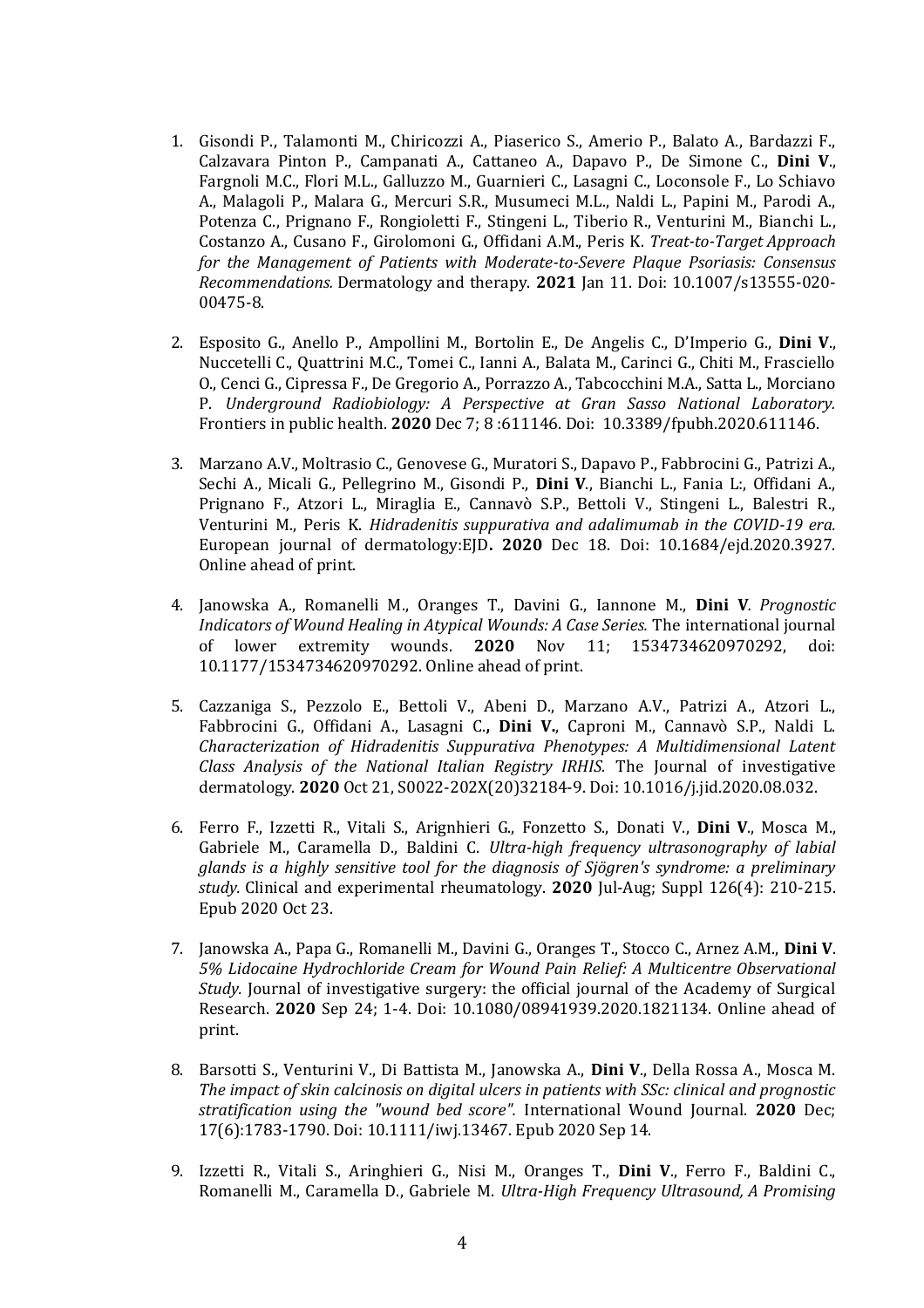*Diagnostic Technique: Review of the Literature and Single-Center Experience.* Canadian Association of Radiologists journal= Journal l'Association canadienne des radiologistes. **2020** Jul 28; 846537120940684. Doi: 10.1177/0846537120940684.

- 10. Izzetti R., Vitali S., Aringhieri G., Oranges T**., Dini V**., Nisi M., Graziani F., Gabriele M., Caramella D. *Discovering a new anatomy: exploration of oral mucosa with ultra-high frequency ultrasound.* Dento maxillo facial radiology. **2020** Oct 1, 49(7): 20190318. Doi : 10.1259/dmfr.20190318.
- 11. **Dini V**., Romanelli M., Oranges T., Davini G., Janowska A. *Blue light emission in the management of hard to heal wounds: a case series.* Giornale Italiano di dermatologia e venereologia: organo ufficiale, Società italiana di dermatologia e sifilografia. **2020** Jul 28. Doi: 10.23736/S0392-0488.20.06691-2.
- 12. Palma A., Grande S., Ricci-Vitiani L., Luciani A.M., Buccarelli M., Biffoni M.,**Dini V**., Cirrone G.A.P., Ciocca M., Guidoni L., Pallini R., Viti V., Rosi A. *Different Mechanisms Underlie the Metabolic Response of GBM Stem-Like Cells to Ionizing Radiation: Biological and MRS Studies on Effects of Photons and Carbon Ions.* International journal of molecular sciences**. 2020** Jul 21; 21(14): 5167. Doi: 10.3390/ijms21145167.
- 13. Janowska A:, Oranges T., Fissi A., Davini G. Romanelli M., **Dini V***. PG-TIME: A practical approach to the clinical management of pyoderma gangrenosum.* Dermatologic therapy. **2020** May; 33(3): e13412. Doi: 10.1111/dth.13412. Epub 2020 May 5.
- 14. Iacopi E., Riitano N., **Dini V.**, Berta R., Pieruzzi L., Janowska A., Anselmino M., Piaggesi A., Romanelli M. *Using Skin Bioengineering to Highlight How Weight and Diabetes Mellitus Modify the Skin in the Lower Limbs of Super-Obese Patients.* Diabetes, metabolic syndrome and obesity: targets and therapy. **2020** Mar 16; 13:729-738. Doi: 10.2147/DMSO.S229042.
- 15. Funel N., **Dini V**., Janowska A., Loggini B., Minale M., Grieco F., Riccio S., Romanelli M. *Triticum vulgare Extract Modulates Protein-Kinase B and Matrix Metalloproteinases 9 Protein Expression in BV-2 Cells: Bioactivity on Inflammatory Pathway Associated with Molecular Mechanism Wound Healing.* Mediators of inflammation. **2020** Feb 27; 2020:2851949. Doi: 10.1155/2020/2851949.
- 16. Russo F., Milanesi N., Iannone M., Bagnoni G., Bartoli L., Bellini M., Brandini L., Buggiani G., Cecchi R., Cuccia A., D'erme A.M., **Dini V**., Gori A., Graziini M., Marsili F., Masci G., Mazzoli S., Peccianti C., Pellegrino M., Pimpinelli N., Rubegni P., Taviti F., Tedeschi C., Tonini G., Mazzatenta C., Flori M.L., Gola M. *Tuscan Consensus on the diagnosis, treatment and follow up of adult atopic dermatitis*. Giornale Italiano di dermatologia e venereologia: organo ufficiale, Società italiana di dermatologia e sifilografia. **2020** Jun; 155(3): 253-260. Doi: 10.23736/S0392-0488.19.06527-1.
- 17. **Dini V.**, Janowska A., Oranges T., De Pascalis A., Iannone M., Romanelli M. *Surrounding skin management in venous leg ulcers: A systematic review.* Journal of tissue viability. **2020** Aug; 29(3): 169-175. Doi: 10.106/j.jtv.2020.02.004.
- 18. Izzetti R., Vitali S., Aringhieri G., Caramell. a D., Nisi M., Oranges T., **Dini V**., Graziani F., Gabriele M. *The efficacy of Ultra-High Frequency Ultrasonography in the diagnosis of intraoral lesions.* Oral surgery, oral medicine, oral pathology and oral radiology**. 2020** Apr; 129(4): 401-410. Doi: 10.1016/j.oooo.2019.09.012. Epub 2019 Sep 26.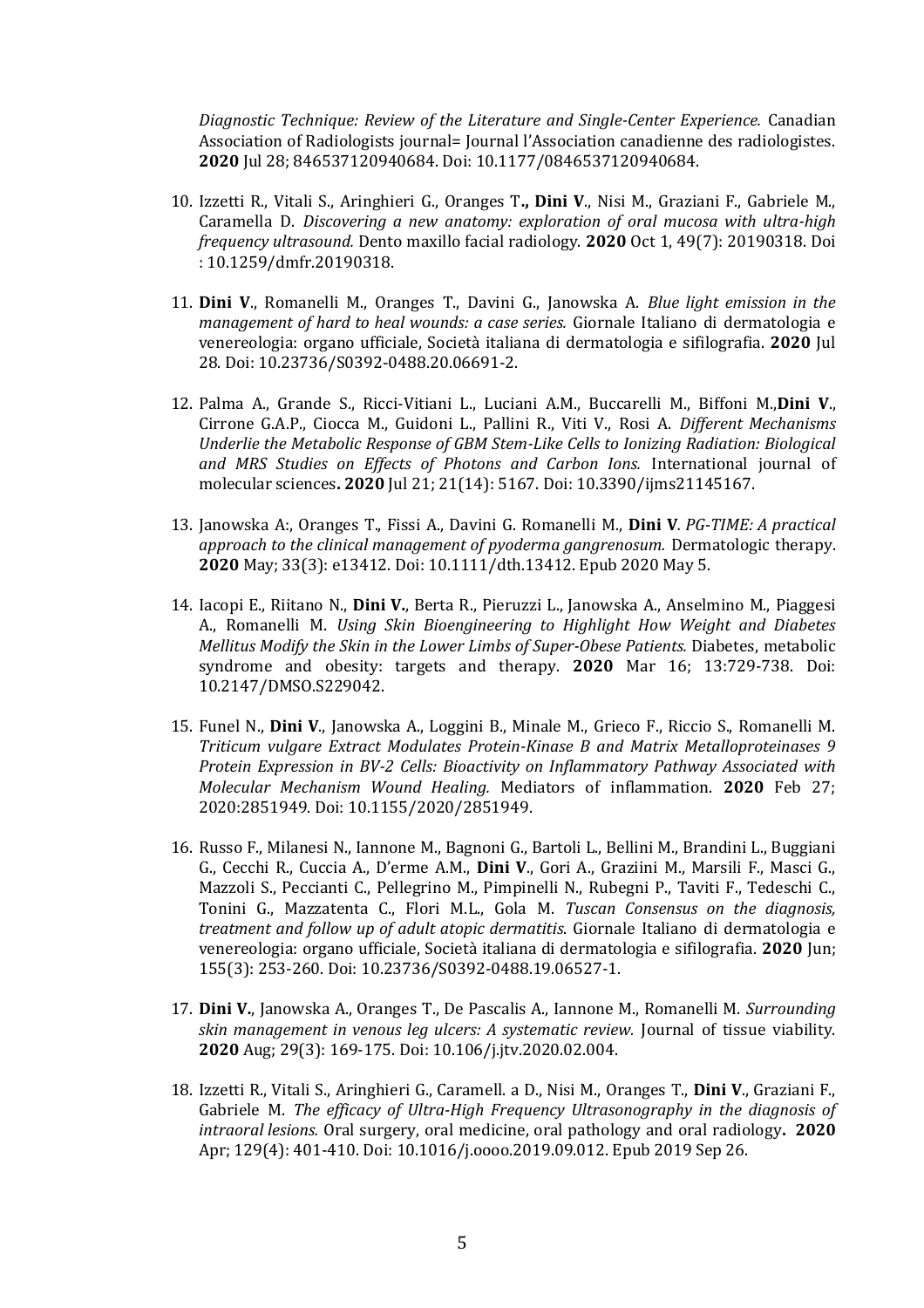- 19. Chiricozzi A., Burlando M., Caldarola G., Conti A., Damiani G., De Simone C., **Dini V**., Malagoli P., Peccerillo F., Potenza C., Scala E., Skroza N., Balato A. *Ixekizumab Effectiveness and Safety in the Treatment of Moderate-to-Severe Plaque Psoriasis: A Multicenter, Retrospective Observational Study*. America Journal of clinical dermatology. **2020** Jun; 21(3): 441-447. Doi: 10.1007/s40257-019-00490-2.
- 20. Oranges T., Vitali S., Benincasa B., Izzetti R., Lencioni R., Caramella D., Romanelli M., **Dini V**. *Advanced evaluation of hidradenitis suppurativa with ultra-high frequency ultrasound: A promising tool for the diagnosis and monotoring of disease progression.* Skin research and technology: official journal of International Society for Bioengineering and the Skin (ISBS) and International Society for Digital Imaging of Skin (ISDIS) and International Society for Skin Imaging (ISSI). **2020** Jul; 26(4): 513-519. Doi: 10.1111/srt.12823.
- 21. Dini V., Belli M., Tabocchini M.A. *Targeting cancer stem cells: protons versus photons.*The British Journal of Radiology*.* **2020** Mar; 93(1107):20190225. Doi: 10.1259/bjr.20190225. Epub 2019 Aug 21.
- 22. Chiricozzi A., Giovanardi G., Caro D.R.C., Iannone M., De Simone C., Cannizzaro M.V., Oranges T., Fossati B., Di Matteo E., **Dini V.,** Bianchi L., Peris K. *Characterization of comorbid conditions burdening hidradenitis suppurativa: a multicentric observational study*. Giornale Italiano di dermatologia e venereologia: organo ufficiale, Società italiana di dermatologia e sifilografia. **2020** Jun, 155(3): 335-340. Doi: 10.23736/S0392- 0488.18.06165-5.
- 23. Janowska A., **Dini V**., Oranges T., Iannone M., Loggini B., Romanelli M. A*typical Ulcers: Diagnosis and Management.* Clinical interventions in aging. **2019** Dec 10; 14: 2137- 2143. Doi: 10.2147/CIA.S231896.
- 24. Izzetti R., Vitali S., Oranges T., Dini V., Romanelli M., Caramella D., Gabriele M. Intraoral Ultra-High Frequency Ultrasound study of oral lichen planus: A pictorial review. Skin research and technology: official journal of International Society for Bioengineering and the Skin (ISBS) and International Society for Digital Imaging of Skin (ISDIS) and International Society for Skin Imaging (ISSI). 2019 Mar; 26(2): 200-204. Doi: 10.11117srt.12777.
- 25. Iannone M, **Dini V**., Oranges T. *Reply to: "Hidradenitis suppurativa and Mediterranean fever gene mutations".* JAAD Case Report. **2019** Sep 3, 5(9): 824. Doi: 10.10167j.jdcr.2019.07.003
- 26. Iannone M., Janowska A., **Dini V.,** Tonini G., Oranges T., Romanelli M. *Itch in Chronic Wounds: Pathophysiology, Impact, and Management*. Medicines (Basel). **2019** Nov 15; 6(4): 112. Doi: 10.3390/medicines 6040112
- 27. **Dini V**., Janowska A., Davini G., Kerihuel J-C., Fauverghe S., Romanelli M. *Biomodulation induced by flourescent light energy versus standard of care in venous leg ulcers: a retrospective study*. Journal of wound care. **2019** Nov 2; 28(11): 730-736.
- 28. Oranges T., Janowska A., Chiricozzi A., Romanelli M, **Dini V.** *HS-TIME: A Modified TIME Concept in Hidradenitis Suppurativa Topical Management*. Wound: a compendium of clinical research and practice. **2019** Sep; 31(9): 222-227. Epub 2019 Jun 30.
- 29. Romanelli M., **Dini V**., Milani M. *Topical purified omental lipid formulations in the prevention of skin ulcers: a narrative review.* Journal of wound care. **2019** May 2; 28(5): 284-290. Doi: 10.129687jowc.2019.28.5.284.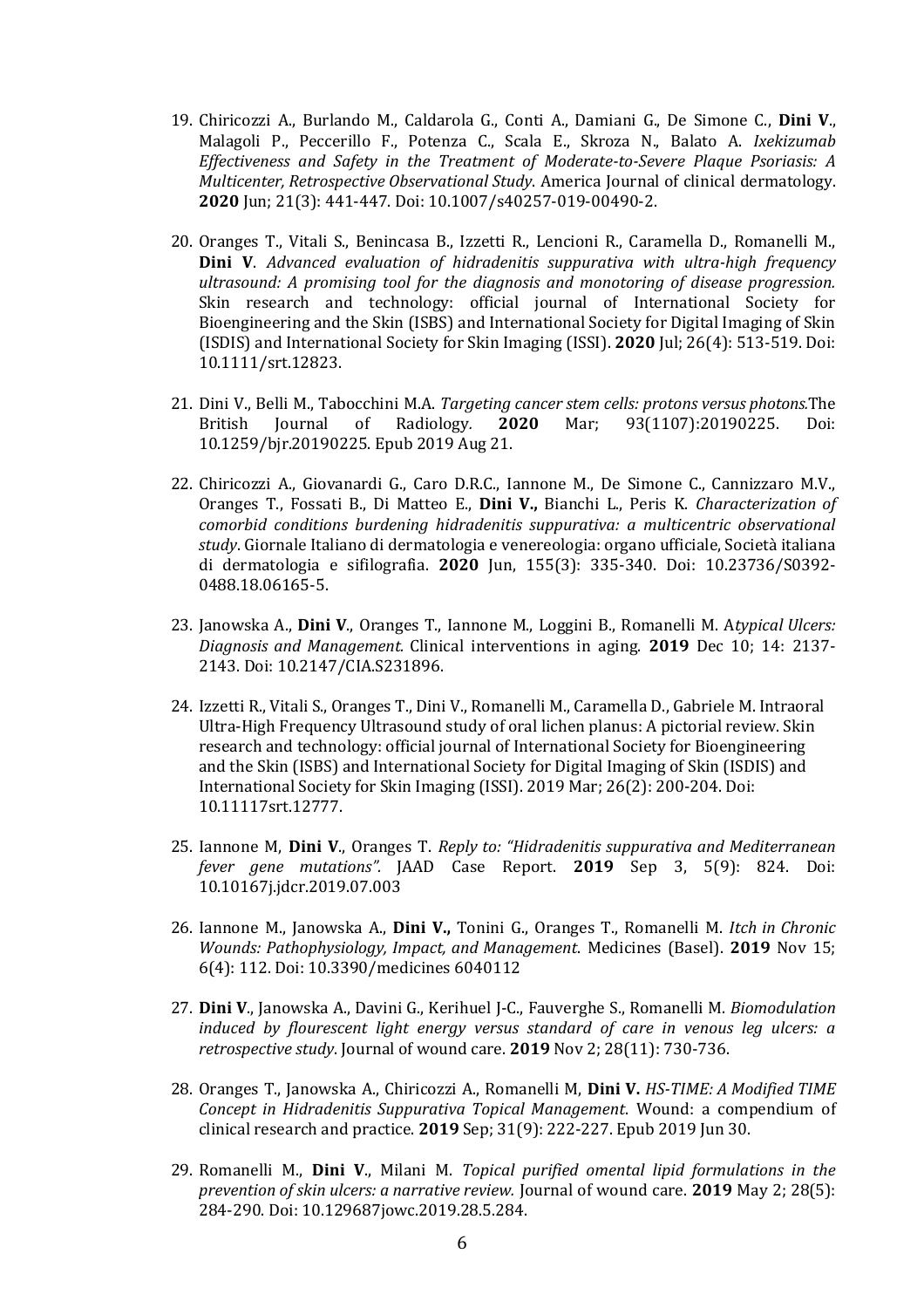- 30. Iannone M., Oranges T., Chiricozzi A., De Tata V., Romanelli M., **Dini V**. *Potential role of serum amyloid A in hidradenitis suppurativa*. JAAD Case Report. **2019** Apr 20; 5(5):406- 409. Doi: 10.1016/j.jdcr.2019.02.026
- 31. Ghilli M., Mariniello M.D., Colizzi L., Camilleri V., Janowska A., **Dini V**., Quattrini Li A., Panduri S., Macchia M., Romanelli M., Roncella M. *Breast surgeons dealing with Munchausen syndrome: A self- induced necrotic phlegmon of the breast treated with surgery negative pressure and epidermal fractional skin grafting.* The breast Journal. **2019** May; 25(3): 526-527. Doi: 10.1111/tbj.13261
- 32. Oranges T., Janowska A., Tonini A., Romanelli M**., Dini V**. Necrotoxic spider bite: a successful noninvasive wound management. Internation Journal of Dermatology. **2019** Jul; 58(7): e128-e130. Doi: 10.1111/ijd.14323
- 33. Chiricozzi A., Giovanardi G., Caro D.R.C., Iannone M., Garcovich S., **Dini V**., De Simone C., Franceschini C., Oranges T., Mingrone G., Capristo E., Di Raimondo C., Bianchi L., Peris K. *Alexithymia affects patients with hidradenitis suppurativa.* European Journal of Dermatology. **2018** Aug 1; 28(4): 482-487. Doi: 10.1684/ejd.2018.3368
- *34.* Romanelli M., Piaggesi A., Scapagnini G., **Dini V.,** Janowska A., Iacopi E., Scarpa C., Fauverghe S., Bassetto F., EUREKA Study Group*. Evaluation of fluorescence biomodulation in the real-life management of chronic wounds: the EUREKA trial.* Journal of wound care. **2018** Nov 2, 27(11): 744-753*. Doi: 10.12968/jowc.2018.27.11.744*
- 35. [Chiricozzi A,](https://www.ncbi.nlm.nih.gov/pubmed/?term=Chiricozzi%20A%5BAuthor%5D&cauthor=true&cauthor_uid=29894009) [Bettoli V,](https://www.ncbi.nlm.nih.gov/pubmed/?term=Bettoli%20V%5BAuthor%5D&cauthor=true&cauthor_uid=29894009) [De Pità O,](https://www.ncbi.nlm.nih.gov/pubmed/?term=De%20Pit%C3%A0%20O%5BAuthor%5D&cauthor=true&cauthor_uid=29894009) **[Dini V](https://www.ncbi.nlm.nih.gov/pubmed/?term=Dini%20V%5BAuthor%5D&cauthor=true&cauthor_uid=29894009)**, [Fabbrocini G,](https://www.ncbi.nlm.nih.gov/pubmed/?term=Fabbrocini%20G%5BAuthor%5D&cauthor=true&cauthor_uid=29894009) [Monfrecola G,](https://www.ncbi.nlm.nih.gov/pubmed/?term=Monfrecola%20G%5BAuthor%5D&cauthor=true&cauthor_uid=29894009) [Musumeci](https://www.ncbi.nlm.nih.gov/pubmed/?term=Musumeci%20ML%5BAuthor%5D&cauthor=true&cauthor_uid=29894009)  [ML,](https://www.ncbi.nlm.nih.gov/pubmed/?term=Musumeci%20ML%5BAuthor%5D&cauthor=true&cauthor_uid=29894009) [Parodi A,](https://www.ncbi.nlm.nih.gov/pubmed/?term=Parodi%20A%5BAuthor%5D&cauthor=true&cauthor_uid=29894009) [Sampogna F,](https://www.ncbi.nlm.nih.gov/pubmed/?term=Sampogna%20F%5BAuthor%5D&cauthor=true&cauthor_uid=29894009) [Pennella A,](https://www.ncbi.nlm.nih.gov/pubmed/?term=Pennella%20A%5BAuthor%5D&cauthor=true&cauthor_uid=29894009) [Buzzulini F,](https://www.ncbi.nlm.nih.gov/pubmed/?term=Buzzulini%20F%5BAuthor%5D&cauthor=true&cauthor_uid=29894009) [Gualberti G,](https://www.ncbi.nlm.nih.gov/pubmed/?term=Gualberti%20G%5BAuthor%5D&cauthor=true&cauthor_uid=29894009) [di Luzio Paparatti](https://www.ncbi.nlm.nih.gov/pubmed/?term=di%20Luzio%20Paparatti%20U%5BAuthor%5D&cauthor=true&cauthor_uid=29894009)  [U,](https://www.ncbi.nlm.nih.gov/pubmed/?term=di%20Luzio%20Paparatti%20U%5BAuthor%5D&cauthor=true&cauthor_uid=29894009) [Atzori L.](https://www.ncbi.nlm.nih.gov/pubmed/?term=Atzori%20L%5BAuthor%5D&cauthor=true&cauthor_uid=29894009) *HIDRAdisk: an innovative visual tool to assess the burden of hidradenitis suppurativa. [J Eur Acad Dermatol Venereol.](https://www.ncbi.nlm.nih.gov/pubmed/29894009)* **2018** Jun 12. doi: 10.1111/jdv.15122. [Epub ahead of print]
- 36. Diociaiuti A, Oranges T, Giancristoforo S, **Dini V**, El Hachem M. A novel dermoscopic pattern observed in furuncular myiasis. Australas J Dermatology.2019 Feb, 60(1):e46 e47. Doi: 10.1111/ajd.12894.
- 37. Romanelli M, Janowska A, Oranges T, **Dini V**, *Skin Grafting in Pyoderma Gangrenosum,* Eplasty. **2018** May 18;18:ic11. eCollection 2018. No abstract available.
- 38. Oranges T, Chiricozzi A, Iannone M, Romanelli M, **Dini V**. *Long-Term outcome of Adalimumab in a Young Girl with Hidradenitis Suppurativa.* Skin Appendage Disord**. 2018** Nov, 5(1): 38-41. doi: 10.1159/000487365. Epub 2018 Apr 11.
- 39. Janowska A, Oranges T, Chiricozzi A, Romanelli M, **Dini V**, *[Synergism of Therapies After](https://www.ncbi.nlm.nih.gov/pubmed/29718821)  [Postoperative Autograft Failure in a Patient With Melanoma of the Foot Misdiagnosed as](https://www.ncbi.nlm.nih.gov/pubmed/29718821)  [a Pressure Ulcer.](https://www.ncbi.nlm.nih.gov/pubmed/29718821)* Wounds. **2018** Apr;30(4):E41-E43.
- 40. [Giovanardi G,](https://www.ncbi.nlm.nih.gov/pubmed/?term=Giovanardi%20G%5BAuthor%5D&cauthor=true&cauthor_uid=29689550) [Chiricozzi A,](https://www.ncbi.nlm.nih.gov/pubmed/?term=Chiricozzi%20A%5BAuthor%5D&cauthor=true&cauthor_uid=29689550) [Bianchi L,](https://www.ncbi.nlm.nih.gov/pubmed/?term=Bianchi%20L%5BAuthor%5D&cauthor=true&cauthor_uid=29689550) [De Simone C,](https://www.ncbi.nlm.nih.gov/pubmed/?term=De%20Simone%20C%5BAuthor%5D&cauthor=true&cauthor_uid=29689550) **[Dini V](https://www.ncbi.nlm.nih.gov/pubmed/?term=Dini%20V%5BAuthor%5D&cauthor=true&cauthor_uid=29689550)**, [Franceschini C,](https://www.ncbi.nlm.nih.gov/pubmed/?term=Franceschini%20C%5BAuthor%5D&cauthor=true&cauthor_uid=29689550) [Garcovich](https://www.ncbi.nlm.nih.gov/pubmed/?term=Garcovich%20S%5BAuthor%5D&cauthor=true&cauthor_uid=29689550)  [S,](https://www.ncbi.nlm.nih.gov/pubmed/?term=Garcovich%20S%5BAuthor%5D&cauthor=true&cauthor_uid=29689550) [Oranges T,](https://www.ncbi.nlm.nih.gov/pubmed/?term=Oranges%20T%5BAuthor%5D&cauthor=true&cauthor_uid=29689550) [Di Raimondo C,](https://www.ncbi.nlm.nih.gov/pubmed/?term=Di%20Raimondo%20C%5BAuthor%5D&cauthor=true&cauthor_uid=29689550) [Caposiena Caro DR,](https://www.ncbi.nlm.nih.gov/pubmed/?term=Caposiena%20Caro%20DR%5BAuthor%5D&cauthor=true&cauthor_uid=29689550) [Romanelli M,](https://www.ncbi.nlm.nih.gov/pubmed/?term=Romanelli%20M%5BAuthor%5D&cauthor=true&cauthor_uid=29689550) [Peris K.](https://www.ncbi.nlm.nih.gov/pubmed/?term=Peris%20K%5BAuthor%5D&cauthor=true&cauthor_uid=29689550) *Hidradenitis Suppurativa Associated with Down Syndrome Is Characterized by Early Age at Diagnosis.*  Dermatology. **2018** Apr 24:1-5.doi: 10.1159/000487799. [Epub ahead of print]
- 41. Bellagambi FG, Degano I, Ghimenti S, Lomonaco T, **Dini V**, M. Romanelli M, F. Mastorci F, Gemignani A, P. Salvo P, Fuoco R, Di Francesco F, *Determination of salivary α-amylase*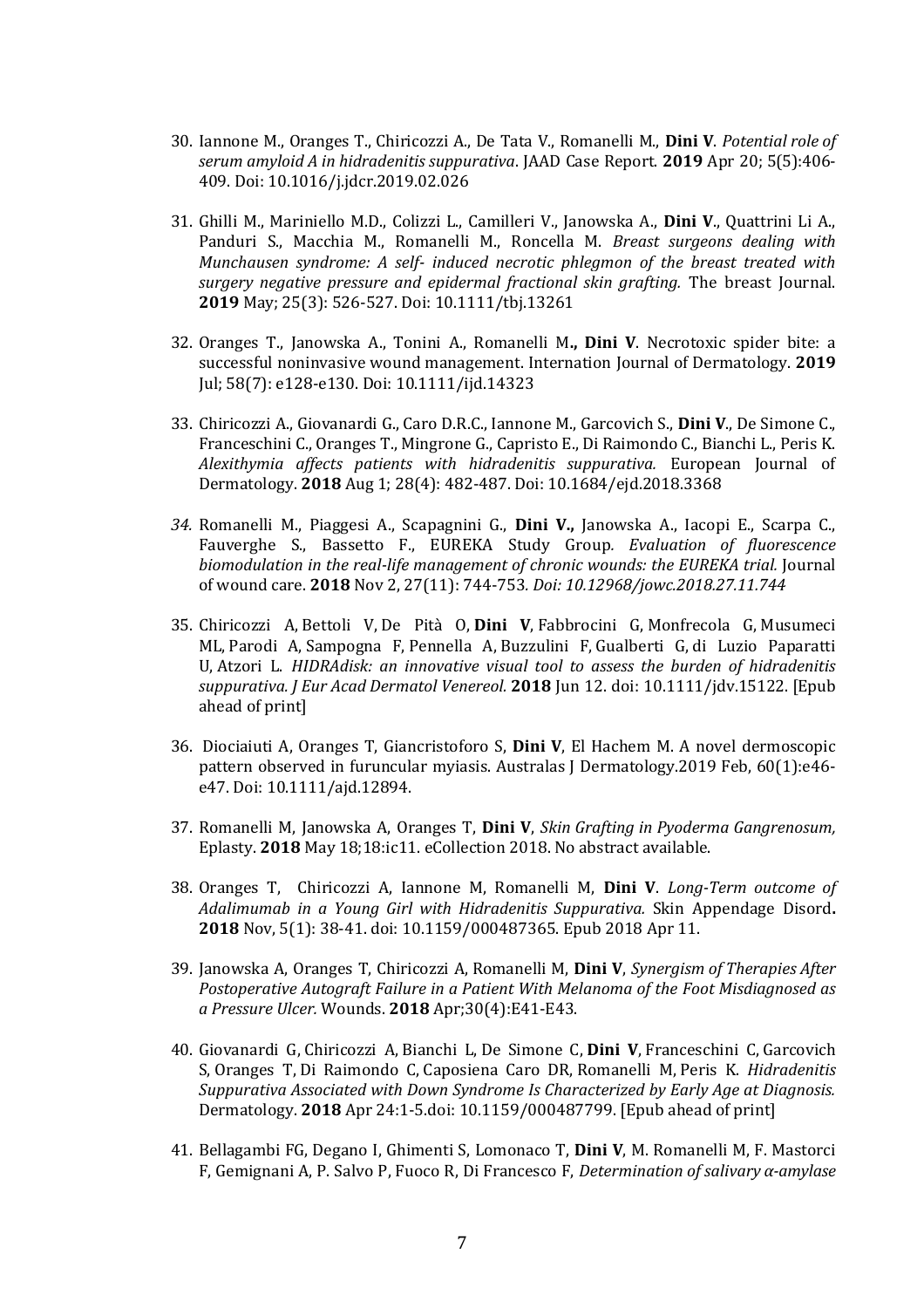*and cortisol in psoriatic subjects undergoing the Trier Social Stress Test* Microchemical Journal 136 **2018** 177–184

- 42. Romanelli M, Piaggesi A, Scapagnini G, **Dini V,** Janowska A, Iacopi E, Scarpa C, Fauverghe S, Bassetto F*, EUREKA study - the evaluation of real-life use of a biophotonic system in chronic wound management: an interim analysis.* Drug Des Devel Ther. **2017** Dec 11; 11:3551-3558. doi: 10.2147/DDDT.S142580. eCollection 2017.
- 43. Salvo P, **Dini V,** Kirchhain A, Janowska A, Oranges T, Chiricozzi A, Lomonaco T, Di Francesco F, Romanelli M, *Sensors and Biosensors for C-Reactive Protein, Temperature and pH, and Their Applications for Monitoring Wound Healing: A Review.* Sensors (Basel). **2017** Dec 19; 17(12). pii: E2952. doi: 10.3390/s17122952. Review.
- 44. Nherera LM, Romanelli M, Trueman P, **Dini V,** *An Overview of Clinical and Health Economic Evidence Regarding Porcine Small Intestine Submucosa Extracellular Matrix in the Management of Chronic Wounds and Burns.* Ostomy Wound Manage. **2017** Dec; 63(12):38-47.
- 45. Prignano F, Tripo L, Amato L, Bagnoni G, Bartoli L, Battistini S, Bellini M, Brandini L, Caproni M, Cardinali C, Castelli A, Cecchi R, Cervadoro G, **Dini V**, Fimiani M, Eberle O, Fabbri P, Lo Scocco G, Martini P, Marsili F, Mazzatenta C, Niccoli MC, Peccianti C, Pellegrino M, Romanelli M, Sirna R, Taviti F, Volpi V, Pimpinelli N. *Tuscan consensus on the diagnosis, treatment and follow-up of moderate-to-severe psoriasis.* G Ital Dermatol Venereol. **2017** Apr;152(2):99-108. doi: 10.23736/S0392-0488.16.05005-7. Epub 2015 Jan 14.
- 46. Salvo P, Calisi N, Melai B, Dini V, Paoletti C, Lomonaco T, Pucci A, Di Francesco F, Piaggesi A, Romanelli M, Temperature-and pH-sensitive wearable materials for monitoring foot ulcers. Int J Nanomedicine. 2017 Jan 31; 12:949-954. doi: 10.2147/IJN.S121726. eCollection 2017.
- 47. Salvo P, Calisi N, Melai B, Cortigiani B, Mannini M, Caneschi A, Lorenzetti G, Paoletti C, Lomonaco T, Paolicchi A, Scataglini I, **Dini V,** Romanelli M, Fuoco R, Di Francesco F, *Temperature and pH sensors based on graphenic materials.* Biosens Bioelectron. **2017** May 15; 91:870-877. doi: 10.1016/j.bios.2017.01.062. Epub 2017 Jan 27.
- 48. Chiricozzi A, Panduri S, **Dini V,** Tonini A, Gualtieri B, Romanelli M, *Optimizing acitretin use in patients with plaque psoriasis.* Dermatol Ther. **2017** Mar; 30(2). doi: 10.1111/dth.12453. Epub **2016** Dec 20.
- 49. D'Erme AM, Iannone M, **Dini V,** Romanelli M, *Contact dermatitis in patients with chronic leg ulcers: a common and neglected problem: a review 2000-2015* J Wound Care. **2016** Sep;25 Suppl 9:S23-9. **I.F. 1.9**
- 50. Janowska A, **Dini V**, Panduri S, Macchia M, Oranges T, Romanelli M, *Epidermal skin grafting in vitiligo: a pilot study.* Int Wound J. **2016** Sep;13 Suppl 3:47-51 **I.F. 1.6**
- 51. Baldoli I, Mazzocchi T, Paoletti C, Ricotti L, Salvo P, **Dini V**, Laschi C, Francesco FD, Menciassi A., *Pressure mapping with texile sensors for compression therapy monitoring.* Proc Inst Mech Eng H **2016** Aug;230(8):795-808 **I.F. 1.114**
- 52. Chiricozzi A, Raimondo A, limbo S, Fausti F, **Dini V**, Costanzo A, Monfrecola G, Balato N, Ayala F, Romanelli M, Balato A, *Crosstalk between skin inflammation and adipose tissue-derived products: pathogenic evidence linking psoriasis to increased adiposity.*  Expert Rev Clin Immunol. **2016** Jun 27:1-10 **I.F. 2.596**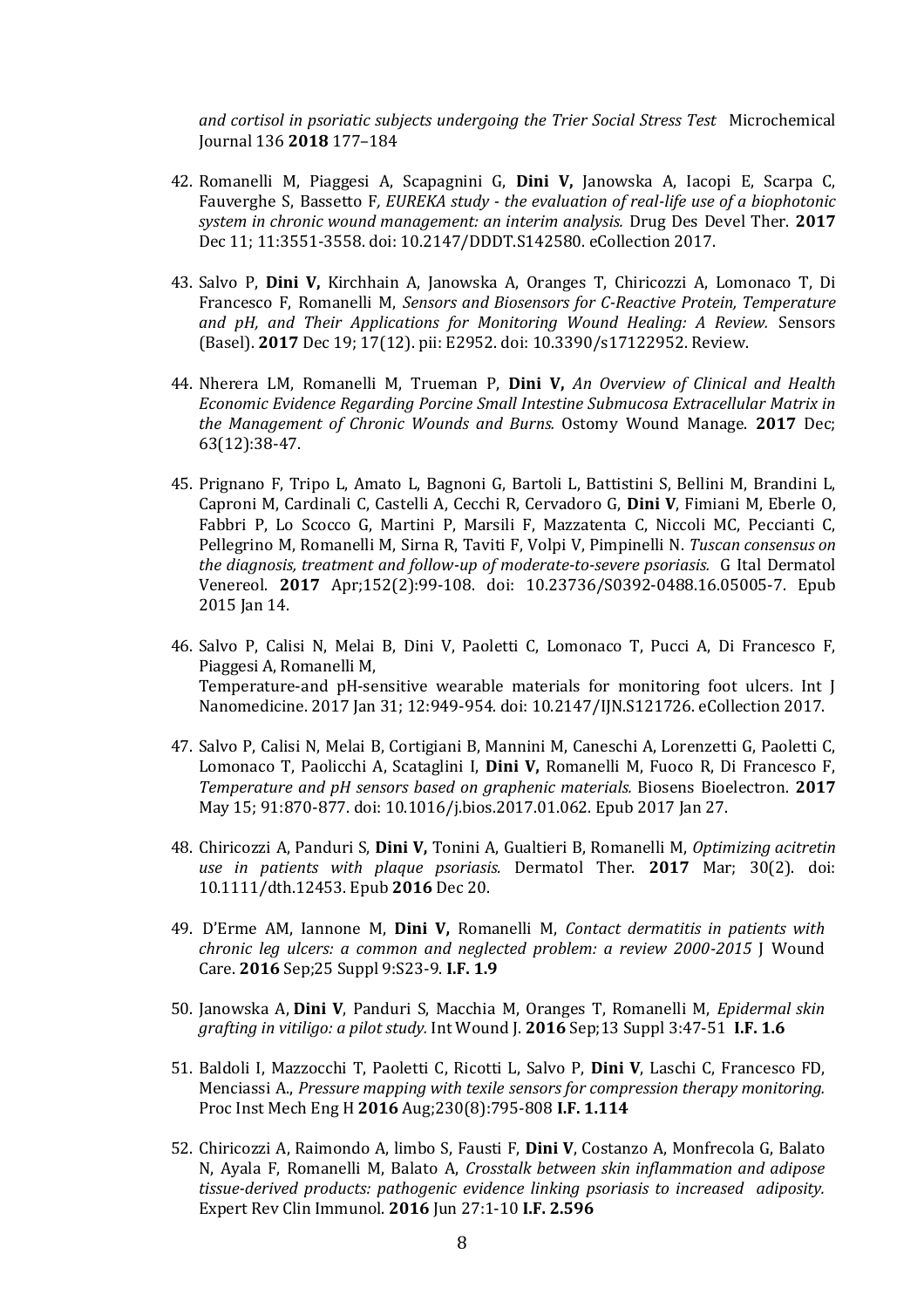- 53. Romanelli M, Gillian AM, Waycaster CR, **Dini V**, *Difficult-to-heal wounds of mixed arterial/venous and venous etiology: a cost effectiveness analysis of extracellular matrix.* Clinicoecon Outcomes Res. **2016** May 4;8:153-61. **I.F. 2.133**
- 54. **Dini V,** Martini P, Bellini M, Bagnoni G, Marsili F, Lancia U, *Psoriatic arthritic prevalence in the clinical practice of dermatologist in north-west tuscany centres of excellence for psoriaris; a screening experience.* G Ital Dermatol Venereol. **2016** Mar 24. **I.F. 0.49**
- 55. Salvo P, Smajda R, **Dini V**, Saxby C, Voirin G, Romanelli M, Di Francesco F, *[A D-optimal](https://www.ncbi.nlm.nih.gov/pubmed/26818777)  [design to model the performances of dressings and devices for negative pressure wound](https://www.ncbi.nlm.nih.gov/pubmed/26818777)  [therapy.](https://www.ncbi.nlm.nih.gov/pubmed/26818777)* J Tissue Viability. **2016** May;25(2):83-90. **I.F. 1.1**
- 56. Romanelli M, Mulder G, Paggi B, Macchia M, Panduri S, **Dini V**, *[The use of a collagen](https://www.ncbi.nlm.nih.gov/pubmed/26551647)  [matrix in hard-to-heal venous leg ulcers.](https://www.ncbi.nlm.nih.gov/pubmed/26551647)* J Wound Care. **2015** Nov;24(11):543-4, 546- 7. . **I.F. 1.9**
- 57. Oranges T, **Dini V**, Romanelli M, *[Skin Physiology of the Neonate and Infant: Clinical](https://www.ncbi.nlm.nih.gov/pubmed/26487977)  [Implications.](https://www.ncbi.nlm.nih.gov/pubmed/26487977)* Adv Wound Care (New Rochelle). **2015** Oct 1;4(10):587-595. Review
- 58. **Dini V**, Salvo P, Janowska A, Di Francesco F, Barbini A, Romanelli M, *[Correlation](https://www.ncbi.nlm.nih.gov/pubmed/26479211)  [Between Wound Temperature Obtained With an Infrared Camera and Clinical Wound](https://www.ncbi.nlm.nih.gov/pubmed/26479211)  [Bed Score in Venous Leg Ulcers.](https://www.ncbi.nlm.nih.gov/pubmed/26479211)* Wounds **2015** Oct;27(10):274-8 **I.F. 1.2**
- 59. **Dini V**, Oranges T, Rotella L, Romanelli M, *[Hidradenitis Suppurativa and Wound](https://www.ncbi.nlm.nih.gov/pubmed/26248827)  [Management.](https://www.ncbi.nlm.nih.gov/pubmed/26248827)* Int J Low Extrem Wounds. **2015** Sep;14(3):236-44. Review **I.F. 1.2**
- 60. **.** Romanelli M, Macchia M, Panduri S, Paggi B, Saponati G, **Dini V**, *Clinical evaluation of the efficacy and safety of a medical device in various forms containing triticum vulgare for the treatment of venous leg ulcers- a randomized pilot study.* Drug Des Devel Ther **2015** May 27;9:2787-92. **I.F. 3.02**
- 61. Romanelli M, **Dini V**, *Fractional epidermal skin grafting.* Br J Dermatol **2015** Apr; 172( 4):853-4. **I.F. 4.48**
- 62. Pescitelli L, **Dini V**, Gisondi P, Loconsole F, Piaserico S, Piccirillo A, Stinco G, Errichetti E, Talamonti M, Tripo L, Volpi W, Prignano F, *Erythrodermic psoriasis treated with ustekinumab: an Italian multi center retrospective analysis*. J Dermatol Sci **2015** May, 78(2):149-51. **I.F. 3.51**
- 63. Prignano F, Tripo L, Amato L, Bagnoni G, Bartoli L, Battistini S, Bellini M, Brandini L, Caproni M, Cardinali C, Castelli A, Cecchi R, Cervadoro G, **Dini V**, Fimiani M, Eberle O, Fabbri P, Lo Scocco G, Martini P, Marsili F, Mazzatenta C, Niccoli MC, Peccianti C, Pellegrino M, Romanelli M, Sirna R, Taviti F, Volpi V, Pimpinelli N, *Tuscany consensus for the diagnosis, treatment and follow-up of moderate-to-severe psoriasis. G Ital Dermatol Venereol* **2015** Jan 14. **I.F. 0.49**
- 64. **Dini V**, Barbanera S, Romanelli M, *Quantitative Evalutation of maceration in Venous Leg Ulcrs by Transepidermal Water Loss (TEWL) Measurement.* Int J Low Extrem Wounds. **2014** Mat 25;13(2):116-119. **I.F. 1.53**
- 65. Papi L, Farusi F, Teti G, **Dini V**, Romanelli M, *Cutaneous foetal incurie related to amniocentesis*. J Wound Care **2013** Oct;22 (10 Suppl):S23-6. **I.F. 1.9**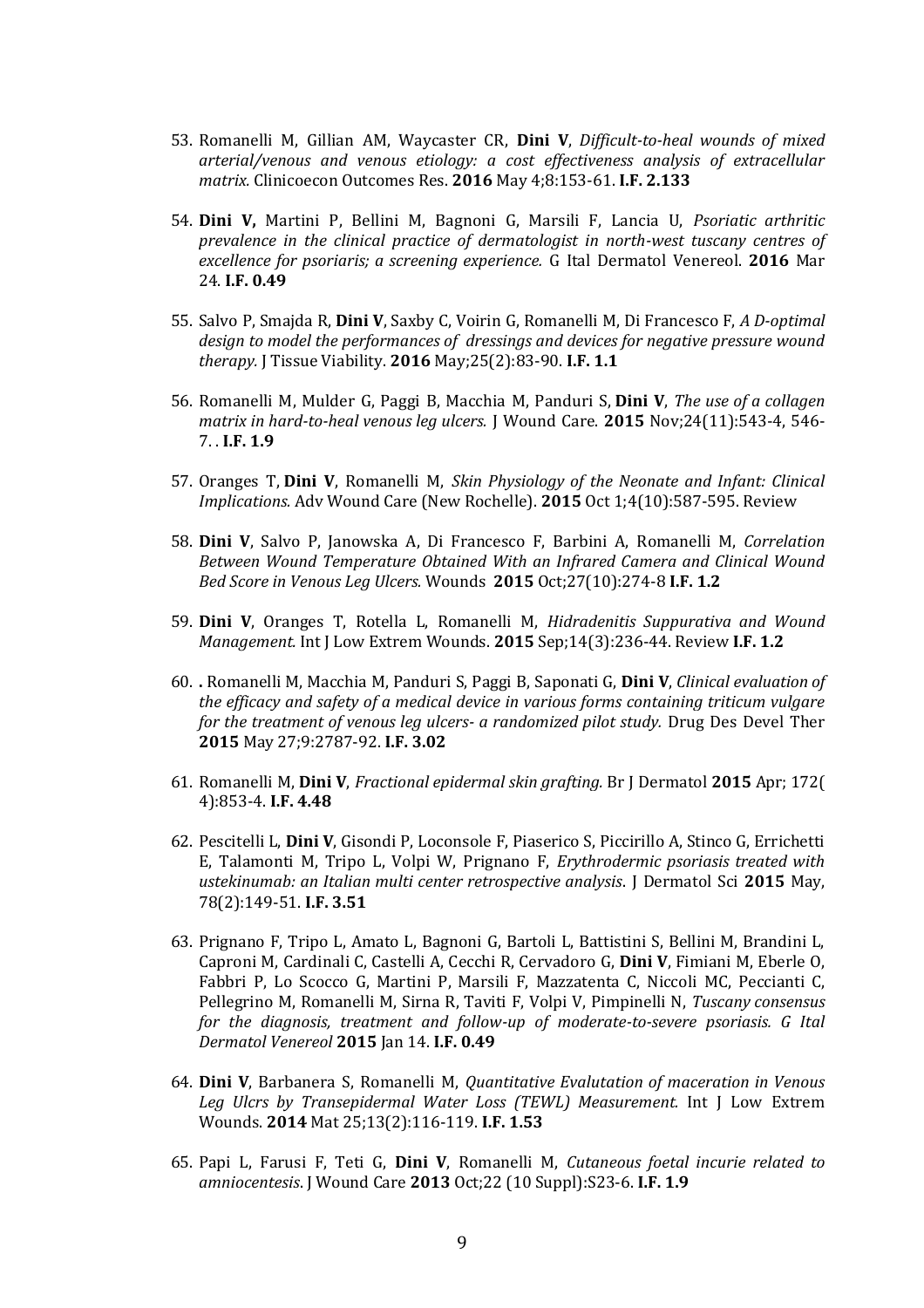- 66. Quattrone F, **Dini V**, Barbanera S, Zerbinati N, Romanelli M, *Cutaneous Ulcers associated with hydroxyurea therapy.* J Tissue Viability **2013** Aug 28. **I.F. 1.1**
- 67. **Dini V**, Romanelli M, Andriessen A, Barbanera S, Bertone MS, Brilli C, Abel M, *Improvement of periulcer skin condition in venous leg ulcer patients: prospective, randomized, controlled, single blinded clinical trial comparing a biosynthetic cellulose dressing with a foam dressing.* Adv Skin Wound Care **2013** Aug; 26(8):352-9 **I.F. 1.9**
- 68. **Dini V,** Barbanera S, Romanelli M, *Trans Epidermal Water Loss measurements of skin surrounding venous leg ulcers*. J Invest dermatol **2013**;133, S188-S188**. I.F. 6.**
- 69. **Dini V,** Barbanera S, Romanelli M, *Efficacy of adalimumab for the treatment of refractory paediatric acrodermatitis continua of Hallopeau.* Acta Derm Venereol **2013** Sep 4;93(5):588-9. **I.F. 3.720**
- 70. Romanelli M, Miteva M, Romanelli P, Barbanera S, **Dini V,** *Use of diagnostic in wound management* CurrOpin Support Palliat Care **2013** Mar; 7(1): 106-10.
- 71. **Dini V**, Romanelli M, Barbanera S, *Evaluation of a novel digital 3D imaging system for assessing wound volume.* J American Acad Dermatol **2012**, vol 6, p AB217-AB217.
- 72. Bahr S, Mustafi N, Hattig P, Piatkowski A, Mosti G, Reimann K, Abel M, **Dini V**, Restelli J, Babadagi-Hardt Z, Abbritti F, Eberlein T, Wild T, Bandl K, *Clinical efficacy of a new monofilament fibre-containing wound debridement product.* J Wound Care **2011** May; 20(5):242-8. **I.F. 1.9**
- 73. **Dini V**, Miteva M, Romanelli P, Bertone MS, Romanelli M, *Immunohistochemical evaluation of venous leg ulcers before and after negative pressure wound therapy.*  Wounds **2011**, vol. 23; p. 257-266. **I.F. 1.53**
- 74. **Dini V**, Piaggesi A, Romanelli M, Bertone MS, Barachini P, *A new wound measurement and documentation system*. J American Acad Dermatol **2010**, vol. 62; p. AB150-AB150.
- 75. Romanelli M, **Dini V**, Barbanera S, Bertone MS, *Evaluation of the efficacy and tolerability of a solution containing propyl betaine and polihexanide for wound irrigation.* Skin Pharmacol Physiol **2010;**23 Suppl: 41-4. **I.F. 2.8**
- 76. Romanelli M**, Dini V,** Bertone MS, *Randomized comparison of OASIS wound matrix versus moist wound dressing in the treatment of difficult-to heal wounds of mixed/arterial/venous etiology*. Adv Skin Wound Care **2010** Jan; 23(1):34-8 **I.F. 1.9**
- 77. [Romanelli M](http://www.ncbi.nlm.nih.gov/pubmed?term=Romanelli%20M%5BAuthor%5D&cauthor=true&cauthor_uid=18622878)**, [Dini V](http://www.ncbi.nlm.nih.gov/pubmed?term=Dini%20V%5BAuthor%5D&cauthor=true&cauthor_uid=18622878)**, [Polignano R,](http://www.ncbi.nlm.nih.gov/pubmed?term=Polignano%20R%5BAuthor%5D&cauthor=true&cauthor_uid=18622878) [Bonadeo P,](http://www.ncbi.nlm.nih.gov/pubmed?term=Bonadeo%20P%5BAuthor%5D&cauthor=true&cauthor_uid=18622878) [Maggio G,](http://www.ncbi.nlm.nih.gov/pubmed?term=Maggio%20G%5BAuthor%5D&cauthor=true&cauthor_uid=18622878) *Ibuprofen slow-release foam dressing reduces wound pain in painful exuding wounds: preliminary findings from an international real-life study.* Journal of DermatologTreat. **2009**;20(1):19-26. **I.F. 1.5**
- 78. **Dini V**, Salibra F, Brilli C, Romanelli M, *Instrumental Evaluation of the Protective Effects of a Barrier Film on Surrounding Skin in Chronic Wounds*. Wounds **2008**, vol. 20; p. 254-257 **I.F. 1.2**
- 79. Romanelli M, **Dini V,** Rogers LC, Hammond CE, Nixon MA, *Clinical Evaluation of a Wound Measurement and Documentation System*. Wounds **2008**, vol. 20; p. 258-264, ISSN: 1044-7946 **I.F. 1.2**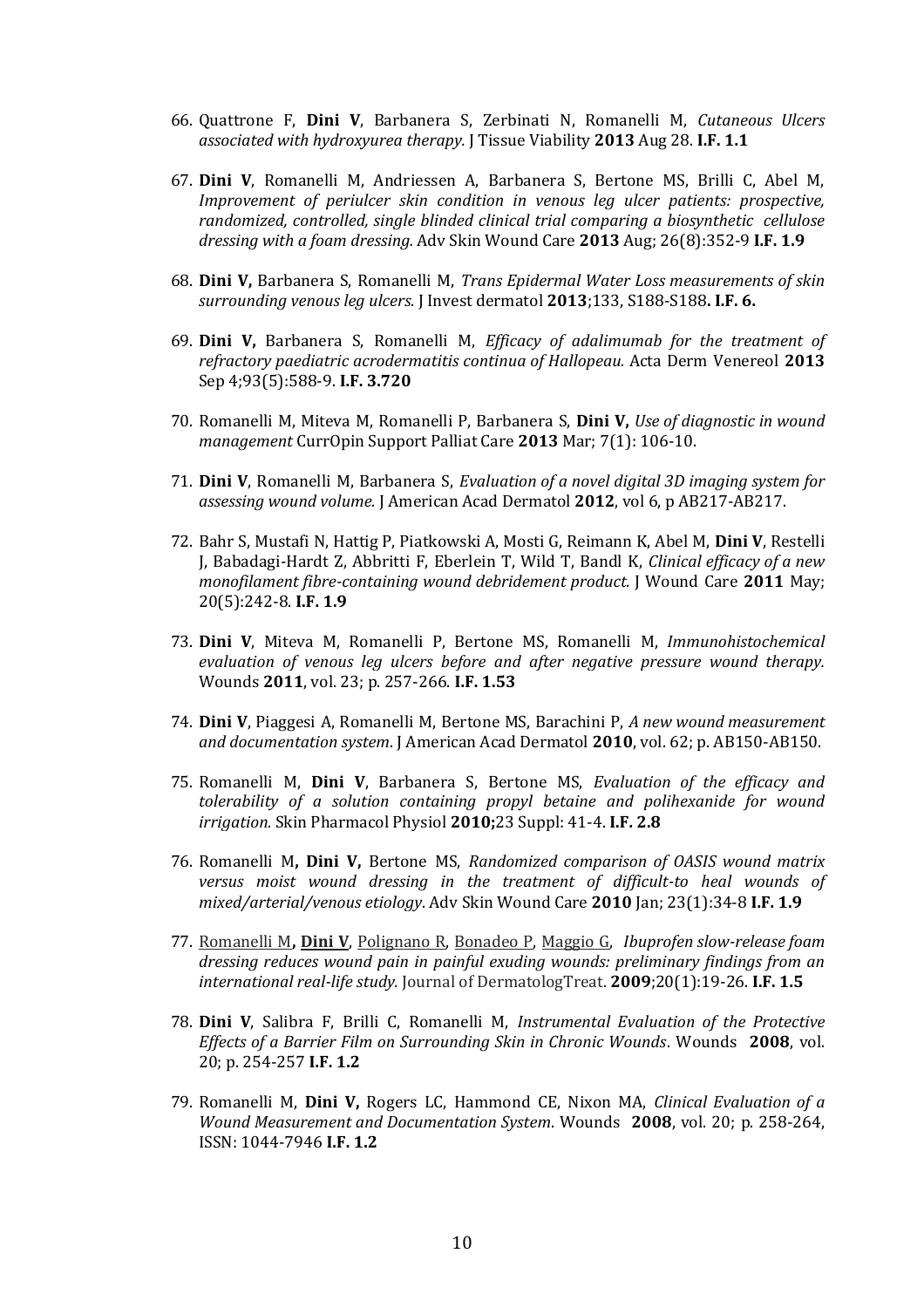- 80. Bertone MS, **Dini V**., Romanelli P, Rizzello F, Romanlli M *Objective Analysis of Heterologous Collagen Efficacy in Hard-To-Heal Venous Leg Ulcers.* Wounds **2008**, vol. 20; p. 245-249 **I.F. 1.2**
- 81. [Banchellini E,](http://www.ncbi.nlm.nih.gov/pubmed?term=Banchellini%20E%5BAuthor%5D&cauthor=true&cauthor_uid=18492675) [Macchiarini S,](http://www.ncbi.nlm.nih.gov/pubmed?term=Macchiarini%20S%5BAuthor%5D&cauthor=true&cauthor_uid=18492675) **[Dini V](http://www.ncbi.nlm.nih.gov/pubmed?term=Dini%20V%5BAuthor%5D&cauthor=true&cauthor_uid=18492675)**, [Rizzo L,](http://www.ncbi.nlm.nih.gov/pubmed?term=Rizzo%20L%5BAuthor%5D&cauthor=true&cauthor_uid=18492675) [Tedeschi A,](http://www.ncbi.nlm.nih.gov/pubmed?term=Tedeschi%20A%5BAuthor%5D&cauthor=true&cauthor_uid=18492675) [Scatena A,](http://www.ncbi.nlm.nih.gov/pubmed?term=Scatena%20A%5BAuthor%5D&cauthor=true&cauthor_uid=18492675) [Goretti C,](http://www.ncbi.nlm.nih.gov/pubmed?term=Goretti%20C%5BAuthor%5D&cauthor=true&cauthor_uid=18492675) [Campi](http://www.ncbi.nlm.nih.gov/pubmed?term=Campi%20F%5BAuthor%5D&cauthor=true&cauthor_uid=18492675)  [F,](http://www.ncbi.nlm.nih.gov/pubmed?term=Campi%20F%5BAuthor%5D&cauthor=true&cauthor_uid=18492675) [Romanelli M,](http://www.ncbi.nlm.nih.gov/pubmed?term=Romanelli%20M%5BAuthor%5D&cauthor=true&cauthor_uid=18492675) [Piaggesi A](http://www.ncbi.nlm.nih.gov/pubmed?term=Piaggesi%20A%5BAuthor%5D&cauthor=true&cauthor_uid=18492675) *Use of nanotechnology-designed footsock in the management of preulcerative conditions in the diabetic foot: results of a single, blind randomized study.* Int J Low Extrem Wounds **2008** Jun;7(2):82-7**. I.F. 1.2**
- 82. Romanelli M, **Dini V,** Vowden P, Agren MS. *Amelogenin, an extracellular matrix protein, in the treatment of venous leg ulcers and other hard-to-heal wounds: experimental and clinical evidence*. Clin Interv Aging 2008;3(2):263-72. **I.F. 2.6**
- 83. Romanelli M**, Dini V,** Rogers LC, Hammond CE, Nixon MA. Clinical Evaluation of a wound Measurement and documentation system. Wounds **2008**;20(9): 258-264 **I.F. 1.2**
- 84. Romanelli M, **Dini V**, Bertone MS, Brilli C, Measuring Wound Outcomes. Wounds, **2007** vol. 19; p. 294-298.
- 85. Romanelli M, **Dini V**, Bertone M, Barbanera S, Brilli C, *OASIS wound matrix versus Hyaloskin in the treatment of difficult-to-heal wounds of mixed arterial/venous aetiology.* Int Wound J. **2007** Mar;4(1):3-7**. I.F. 1.6**
- 86. Romanelli M, **Dini V**, Bianchi T, Romanelli P, *Wound Assessment by 3-dimensional laser scanning.* Arch Dermatol **2007** Oct; 143 (10):1333-4. **I.F. 4.7**
- 87. **Dini V**, Romanelli M, Bertone M, Talarico S, Bombardieri S, Barachini P, *Improvement of idiopathic pyoderma gangrenosum during treatment with anti-tumor necrosis factor alpha monoclonal antibody.* Int J Low Extrem Wounds **2007** Jun;6(2):108-13. **I.F. 1.2**
- 88. Romanelli M, **Dini V**, Romanelli P, *Hydroxyurea – induced leg ulcers treated with a protease – modulating matrix.* Arch Dermatol**. 2007** Oct; 143 (10): 1310-3. **I.F. 4.7**
- 89. **Dini V,** Romanelli M, Piaggesi A, Stefani A, Mosca F, *Cutaneous Tissue Engineering and Lower Extremity* Wounds (Part 2). Int J Lower Extr Wounds **2006**; 5(1): 27-34**. I.F. 1.2**
- 90. **Dini V**, Bertone M, Romanelli M, *Prevention and management of pressure ulcers.*  Dermatol Ther **2006** Nov-Dic;19(6):356-64. **I.F. 1.9**

#### **Research Activities:**

- Sperimentazione clinica di fase IV: efficacia di un modulatore dei linfociti T nella psoriasi a chiazze moderata-severa**. Co Investigator.**
- Studio multicentrico, randomizzato, in doppio cieco, a gruppi paralleli, controllato con placebo, di Fase II per la valutazione dell'efficacia e la sicurezza di 3 diverse dosi della crema GF-001001-00 rispetto alla crema placebo applicata 2 volte al giorno per 7 giorni per il trattamento di pazienti adulti affetti da lesioni traumatiche secondariamente infette. Protocollo P-080623-01. **Co Investigator.**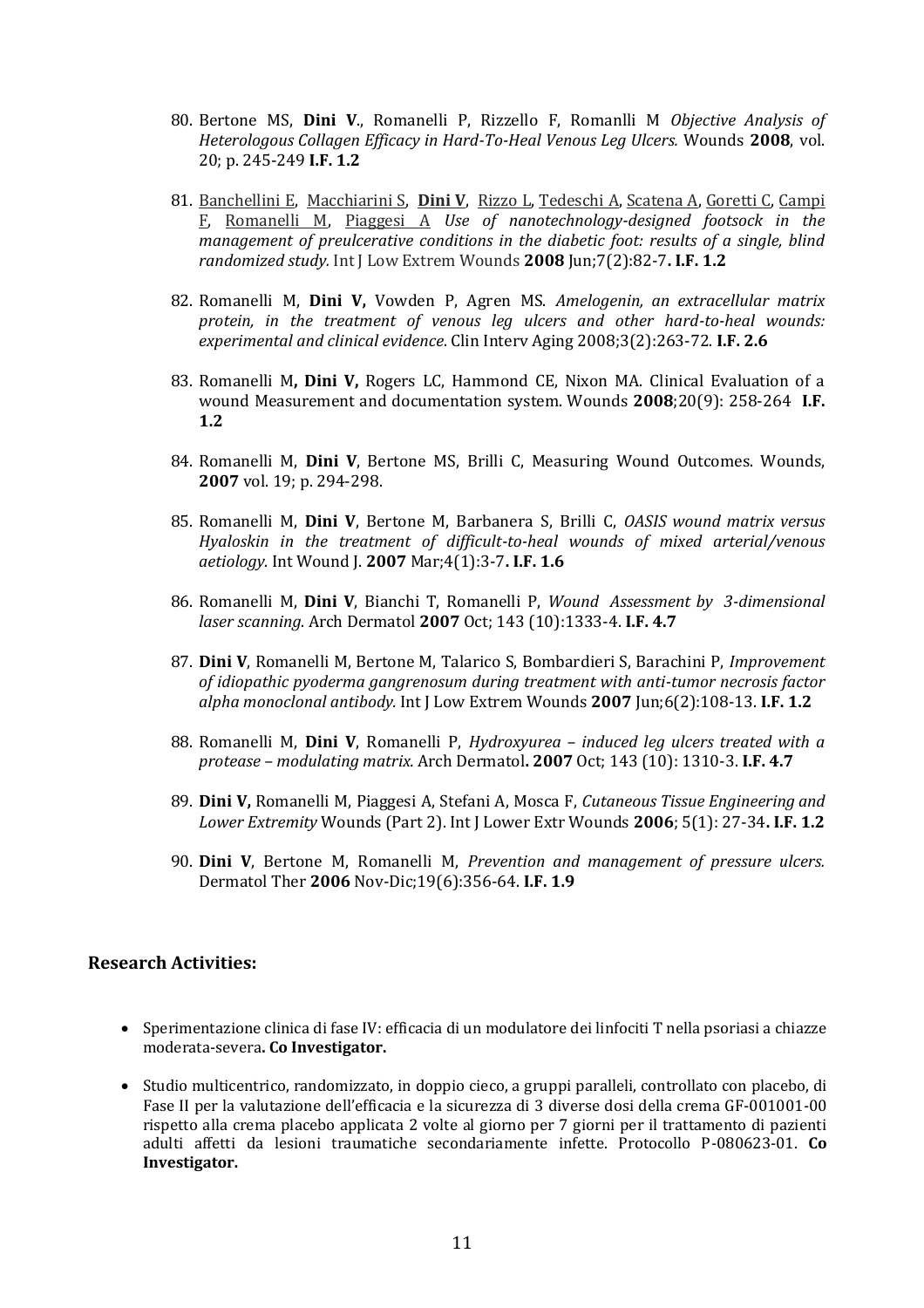- Studio multicentrico, randomizzato, in doppio cieco, controllato con placebo, a gruppi paralleli per valutare l'efficacia, la sicurezza e la tollerabilità di due dosi di ACT-128800, un antagonista orale del recettore S1P1, somministrato fino a 28 settimane a pazienti con psoriasi cronica a placche da moderata a grave. Protocollo AC-058°201. **Co Investigator.**
- Valutazione dell'efficacia e tollerabilità della pressione negativa SNaP Wound Care in pazienti con ulcere venose delle gambe di difficile guarigione. Protocollo 081910**. Co Investigator**
- Studio multicentrico, randomizzato, in doppio cieco, controllato verso placebo sull'efficacia e la tollerabilità di acido ialuronico sale sodico-collagenasi nella gestione di ulcere venose croniche. Protocollo RR37-11-01. **Co Investigator**
- Studio multicentrico, randomizzato in doppio cieco controllato verso placebo sull'efficacia e la tollerabilità di acido ialuronico sale sodico-collagenasi nella gestione di ulcere venose croniche. Protocollo RR37-11-01. **Co Investigator.**
- Psodisk Validation Study- Validation of a new questionnaire for psoriasis patients. Protocollo IT-11- 06. **Co Investigator**
- Studio multicentrico con un periodo di induzione randomizzato in doppio cieco, controllato verso placebo seguito da un periodo di trattamento di mantenimento randomizzato e da un periodo di estensione a lungo termine per la valutazione dell'efficacia e della sicurezza di LY2439821 in pazienti con psoriasi a placche moderata severa. Protocollo I1F-MC-RHAZ. **Co Investigator.**
- **2013:** Test diagnostico Point of Care WOUNDCHEK Protease status: uno studio clinico prospettico, multicentrico, randomizzato, valutato in cieco sulle ulcere venose della gamba. Protocollo R&S 1200. **Co Investigator.**
- **2013-2016:** Smart wearable and autonomous negative pressure device for wound monitoring and therapy (SWAN iCare). European Union Seventh Framework Programme ICT-8-3.2**. Co Investigator.**
- **2014:** Valutazione clinica della attività e tollerabilità del dispositivo medico Damor-Line crema, garza, schiuma, idrogel e dressing gel nella gestione delle ulcere cutanee croniche. Protocollo DM/MD/001/11**. Co Investigator.**
- **2014:** Studio osservazionale, multicentrico atto a valutare le tendenze e gli esiti della pratica clinica in pazienti adulti affetti da idroadenite suppurativa - Studio UNITE". Protocollo H13-147. **Co Investigator.**
- **2014:** Utilizzo di Nexodyn nella terapia standard per il trattamento locale di ulcere croniche infette: studio esplorativo". Protocollo AOS-CW-01-2014. **Co Investigator.**
- **2014:** A 24-week, multicenter, proSpective, open-label stUdy to evaluate the efficacy in terms of non-inferiority with respect to PASI 90 response rate and the safety PRofile of sEcukinuMab 300 mg in Cw6-negativE and Cw6-positive patients with moderate to severe chronic plaque-type psoriasis (SUPREME)". Protocollo CAIN457AIT01. **Co Investigator.**
- **2014**: Multicentre observational study on the wound pain relief properties of ORTODERMINA. SINALGO. **Co-Investigator.**
- **2015:** "Valutazione clinica della tollerabilità e della attività del dispositivo medico DAMOR-LINE garze (supporto attuale vs nuovo supporto) in pazienti con ulcere venose croniche agli arti inferiori. Studio clinico pilota cross-over, randomizzato, in singolo cieco parziale". **DAM/MD/002/15**
- **2015:**"Valutazione in un contesto di vita clinica reale del sistema biofotonico Klox LumiHeal nella gestione delle ferite croniche. Uno studio di riproducibilità". **AK-TRAIN**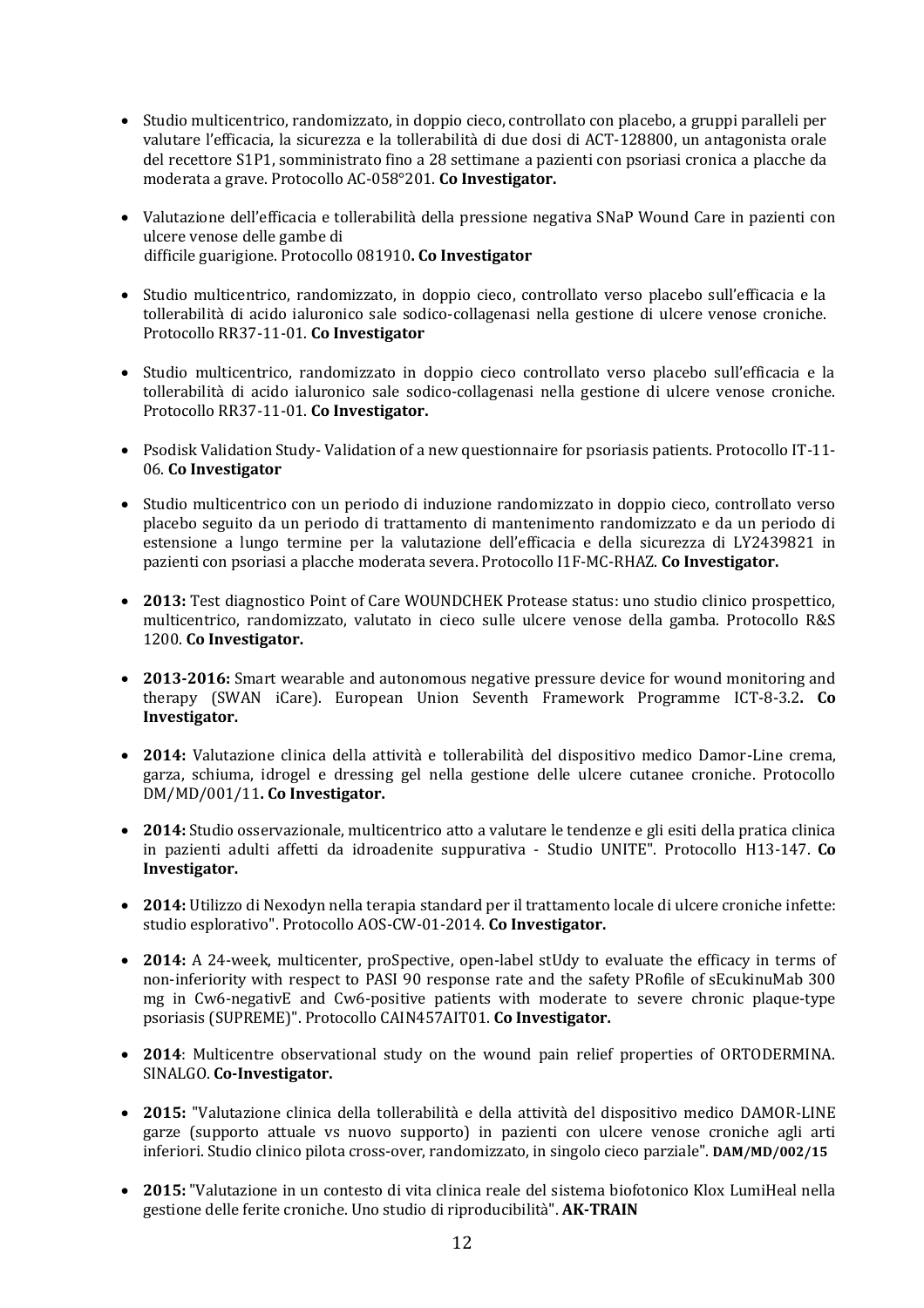- **2015:** "AK-TRAIN study (Actinic Keratosis Treatment Adherence Initiative)". **"AK-TRAIN study (Actinic Keratosis - Treatment Adherence Initiative)".**
- **2015:** "Studio di 52 settimane, multicentrico, randomizzato, in cieco, a gruppi paralleli per confrontare efficacia e sicurezza di Ixekizumab verso Ustekinumab nei pazienti con psoriasi a placche da moderata a grave". **I1F-MC-RHBS**
- **2015:** "Studio multicentrico italiano per valutare l'effetto del dispositivo medico SHSL WOUND nella cura delle ferite". **SIGIAL**
- **2015:** "Mirvaso Utilization and Patient satisfaction Study-MUSE". **RD.03.SPR.104160.**
- **2016:** "Valutazione dell'effetto del laser nel trattamento delle ulcere cutanee croniche VALUC". **VALUC**
- **2016:** "Studio multicentrico, prospettico, in aperto, non randomizzato, per valutare a 16 e 52 settimane l'effetto di risoluzione delle lesioni cutanee su parametri di qualità della vita correlati alla salute, in pazienti affetti da psoriasi a placche di grado da moderato a severo trattati con secukinumab 300 mg s.c. con o senza pregressa terapia sistemica". **CAIN457A3401**
- **2016:** "HIDRAdisk: studio epidemiologico per la validazione di un questionario sulla qualità della vita in pazienti con idrosadenite suppurativa (HS)". **HIDRAdisk**
- **2016**: "Studio osservazionale, prospettico a lungo termine per raccogliere dati di normale pratica clinica sul mantenimento del trattamento, l'efficacia, la sicurezza, lo schema di trattamento, la qualità della vita e l'efficienza del secukinumab in pazienti adulti con psoriasi a placche da moderata a severa". **CAIN457A3403**
- **2020:** CQGE A multi-center, randomized, double-blind, active and placebo-controlled study to investigate the efficacy and safety of ligelizumab (QGE031) in the treatment of ChronicCQGE A multi-center, randomized, double-blind, active and placebo-controlled study to investigate the efficacy and safety of ligelizumab (QGE031) in the treatment of Chronic Spontaneous Urticaria (CSU) in adolescents and adults inadequately controlled with H1-antihistamines" **NOVARTIS**
- **2020:** REROS Sicurezza ed efficacia di Rifaximina, compresse a rilascio ritardato da 400 mg, in pazienti con rosacea papulo-pustolosa moderata-severa e positività al breath test al lattulosio. Uno studio clinico multicentrico, in doppio-cieco, randomizzato e controllato verso placebo. **ALFASIGMA**
- **2020:** EUROSTAD OBS 1462 "Studio osservazionale prospettico europeo in pazienti idonei alla terapia sistemica immunosoppressiva per la Dermatite Atopica (DA) - "European Prospective Observational Study in Patients Eligible for Systemic Immunosuppressive Therapy for Atopic Dermatitis (AD)". **SANOFI**
- **2020:** STUDIO BREEZE-AD7 \_protocollo I4V-MC-JAIY 'A Multicenter, Randomized, Double-Blind, Placebo-Controlled, Phase 3 Studyto Evaluate the Efficacy and Safetyof Baricitinib in Combination with Topical. **ELI LILLY**
- **2020:** M16-045 UPA "A Phase 3 Randomized, Placebo-Controlled, Double-Blind Study to Evaluate Upadacitinib in Adolescent and Adult Subjects with Moderate to Severe Atopic Dermatitis". **ABBVIE**
- **2020:** CAIN457-M2301 A randomized, double-blind, multicenter study assessing short (16 weeks) and long-term efficacy (up to 1 year), safety, and tolerability of 2 subcutaneous secukinumab dose regimens in adult patients with moderate to severe hidradenitis suppurativa (SUNSHINE). **NOVARTIS**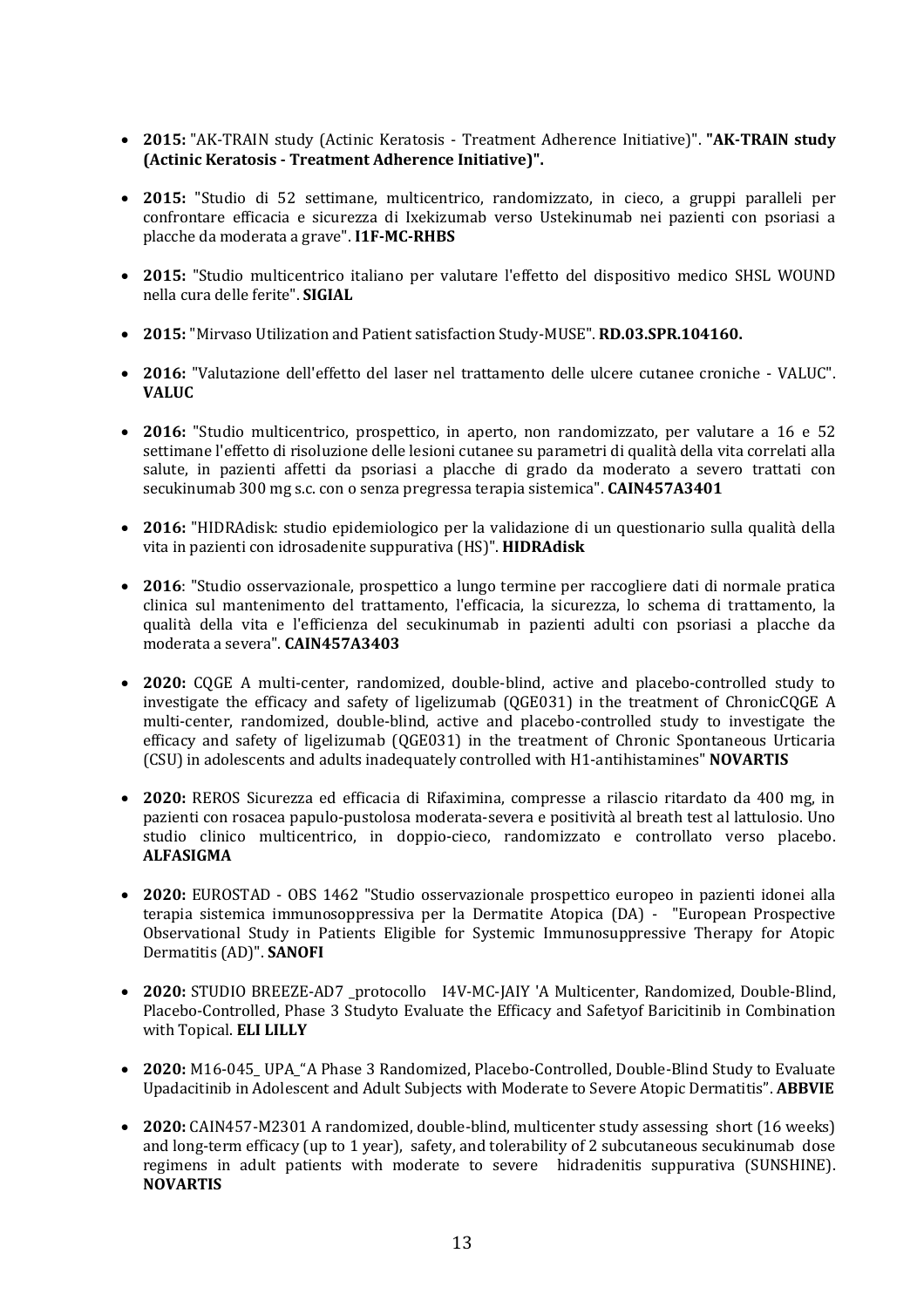- **2020:** STUDIO Fase 3 I4V-MC-JAHN (estensione dello studio JAHL) " A Phase 3 Multicenter, Double-Blind Study to Evaluate the Long-Term Safety and Efficacy of Baricitinib in Adult Patients with Atopic Dermatitis (BREEZE-AD3)'. **ELI LILLY**
- **2020:** STUDIO CNTO1959PSO3013: A Phase 3b, Multicenter, Interventional, Randomized, Placebocontrolled Study Investigating the Efficacy and Safety of Guselkumab for the Treatment of Palmoplantar non- Pustular Psoriasis (G-PLUS). **JANSSEN CILAG**
- **2020:** DIMESKIN 2\_ EudraCT: 2017-003818-11. Protocollo: M-41008-42 \_ Studio clinico in aperto per valutare l'efficacia e la tollerabilità lungo termine del trattamento con dimetilfumarato (DMF) in ad affetti da psoriasi cronica a placche. **ALMIRALL**
- **2020:** POETIK PSO IM011-047 A Multi-Center, Randomized, Double-Blind, Placebo- and Active Comparator-Controlled Phase 3 Study with Randomized Withdrawal and Retreatment to Evaluate the Efficacy and Safety of BMS-986165 in Subjects with Moderate-to-Severe Plaque Psoriasis. **BRISTOL MYERS SQUIBB**
- **2020:** Laser Co2 Deka VALUC valutazione dell'effetto del laser nel trattamento delle ulcere cutanee croniche. **EL.EN.**
- **2020:** KLOX **(Principal Invastigator). KLOX TECHNOLOGIES**
- **2020**: L.U.C.E. (Leg Ulcers standard of Care Enhancement) Studio multicentrico, randomizzato controllato, prospettico sulla velocità di guarigione, qualità della vita e costo/efficacia del trattamento con il dispositivo EmoLED vs trattamento standard delle ulcere degli arti inferiori. Codice Protocollo: EmoLED\_003. STUDIO COMPETITIVO. **EMOLED**
- **2020:** "Psoriasis Study of Health Outcomes (PSoHO) an International Observational Study of 3- Year Health Outcomes in the Biologic Treatment of Moderate-to-Severe Plaque Psoriasis e" I1F-MC-B007. **UBC (ELI LILLY)**
- **2020:** DARWIN: Description of Apremilast Real World Italian psoriasis Network a Multicenter, Observational, Cross-sectional Study to Describe Patient Characteristics and Treatment Pattern CC-10004-PSOR-026. **MEDINEOS (CELGENE)**
- **2020:** C0168Z03 A Multicenter, Open Registry of Patients with Psoriasis Who AreCandidates for Systemic Therapy Including Biologics (PSOLAR®). **JANSENN CILAG**
- **2020:** CNTO1959PSO4013 GULLIVER Observational study on GUselkumab: effectiveness and impact on quaLity of LIfe in naïVE or bio experienced patients with Regional (facial and genital) psoriasis. **JANSSEN CILAG**
- **2020:** B7981019 "A Phase 2B randomized, double-blind, placebo-controlled, multicenter study to evaluate the efficacy and safety profile of PF-06651600 with an extension period to evaluate the efficacy and safety of PF-06651600 and PF-06700841 in subjects with active non-segmental vitiligo. **PFIZER**
- **2020:** OBS15990 GLOBOSTAD A prospective observational study of adult patients receiving Dupixent for atopic dermatitis. **SANOFI**
- **2020:** A multicentre randomised, parallel groups clinical investigation, comparing the performance, safety and usability of different treatment regimens of formic acid in subjects with warts on hands, feet, elbows, and knees endwarts pen. **MEDA PHARMA**
- **2020:** An open-label, single-arm 8-week clinical study on the early visible effects of NALOC PRO on nail discolouration and deformity from onychomycosis or nail psoriasis NALOC PRO. **MEDA PHARMA**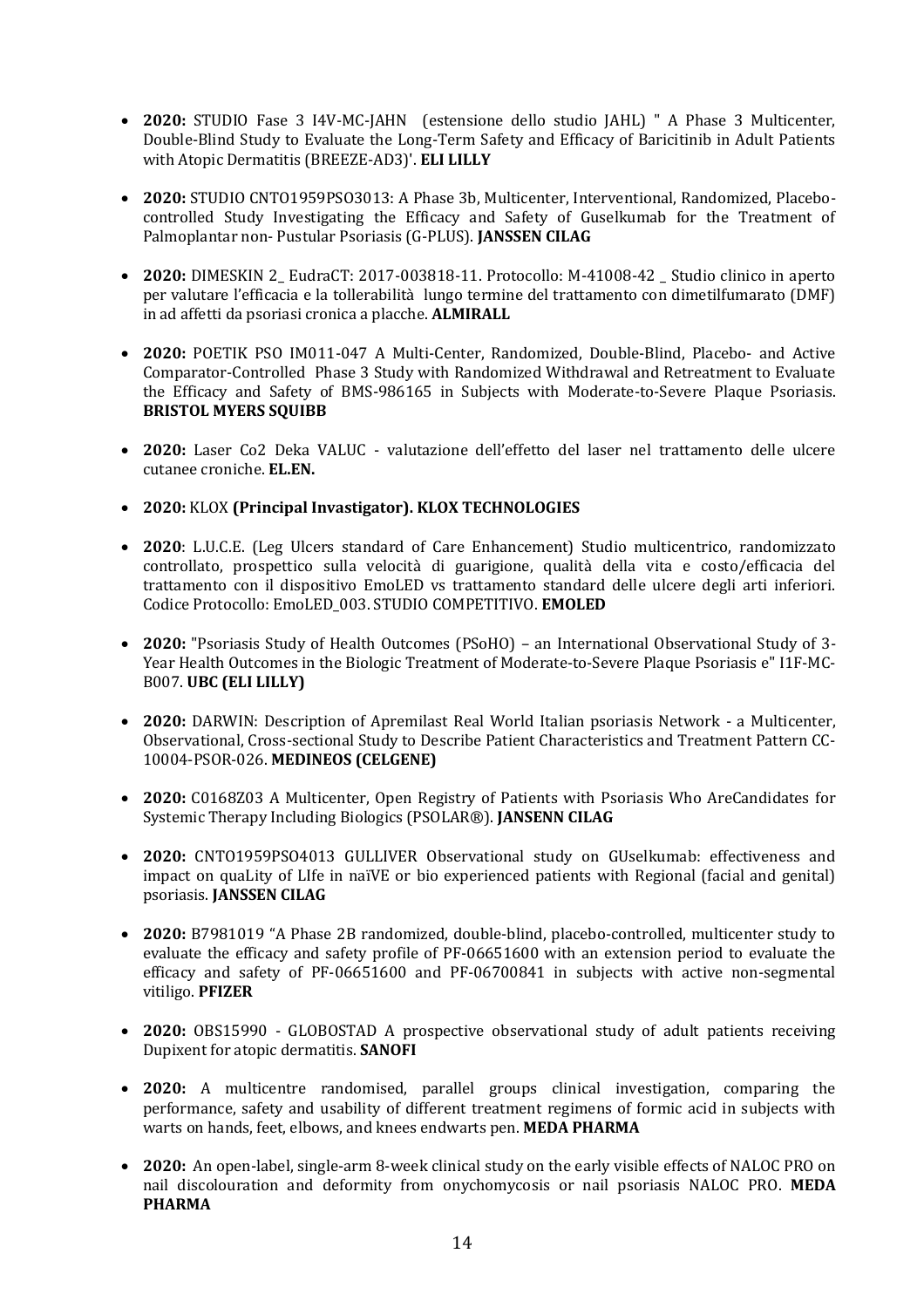- **2020:** Long term observational, prospective study to collect in a real life setting data on the retention, effectiveness, safety, treatment pattern, quality of life, and efficiency of secukinumab in adult patients with moderate to severe plaque psoriasis CAIN457A3403 SERENA. **NOVARTIS**
- **2020:** A retrospective cohort study from secondary data source, to evaluate the long-term drug survival and effectiveness of secukinumab in patients with moderate to severe chronic plaque-type psoriasis: SUPREME 2.0 CAIN457AIT09
- **2020:** Multi-country prospective observational, cohort study of patients with moderate to severe chronic plaque psoriasis (VALUE). **ABBVIE**
- **2020:** CAIN457M2301E1 A Multicenter, Double-blind, Randomized Withdrawal extension study of subcutaneous secukinumab to demonstrate long-term efficacy, safety and tolerability in subjects with moderate to severe hidradenitis suppurativa SUNSHINE 2. **NOVARTIS**
- **2020:** LPS15497 A randomized double-blind placebo-controlled study evaluating the effect of dupilumab on sleep in adult patients with moderate to severe atopic dermatitis DUPISTAD. **SANOFI**
- **2020:** ATOPYREG REGISTRO ITALIANO della DERMATITE ATOPICA MODERATA e SEVERA dell'ADULTO. **SIDEMAST**
- **2020:** Multicenter, double blind, randomized, controlled clinical investigation to evaluate the performance of autocross-linked hyaluronic acid for the treatment of hypertrophic scars. **FRIDIA**
- **2020:** A Phase 3, Randomized, Double-blind, Placebo-Controlled, Multicenter Study Evaluating the Efficacy and Safety of Bimekizumab in Study Participants with Moderate to Severe Hidradenitis Suppurativa HS0003. **UCB BIOPHARMA**
- **2020:** A retrospective cohort study from secondary data source, to evaluate the long-term drug survival and effectiveness of secukinumab in patients with moderate to severe chronic plaque-type psoriasis: SUPREME 2.0 – Chart review CAIN457AIT09. **NOVARTIS**
- **2020:** RD.06.SPR.118169 A Randomized, Double-Blind, Placebo-Controlled Study to Assess the Efficacy and Safety of Nemolizumab (CD14152) in Subjects with Moderate to-Severe Atopic Dermatitis. **GALDERMA**
- **2020:** RD.06.SPR.118163 A Prospective, Multicenter, Long-Term Study to Assess the Safety and Efficacy of Nemolizumab (CD14152) in Subjects with Moderate-to-Severe Atopic Dermatitis **GALDERMA**
- **2020:** Efficacy and safety comparison of brodalumab versus guselkumab in adult subjects with moderate to severe plaque psoriasis and inadequate response to ustekinumab; LP0160-1510 COBRA. **LEOPHARMA**
- **2020:** MULTICENTER, OPEN LABEL, UNCONTROLLED CLINICAL INVESTIGATION ON THE PERFORMANCE AND SAFETY OF RELIZEMA ECOFOAM IN THE TREATMENT OF SOME DERMATITIS IN THE ADULT . **RELIFE**
- **2020:** A Phase 2, Randomized, Double-Blind, Placebo-Controlled, Dose-Ranging Study of the Efficacy and Safety of INCB054707 in Participants With Hidradenitis Suppurativa. INCB 54707-204. **INCYTE**
- **2020:** Randomized, double-blind, placebo-controlled, study of spesolimab in patients with moderate or severe hidradenitis suppurativa. 1368-0052 SPESOLIMAB. **BOEHRINGER INGELHEIM**